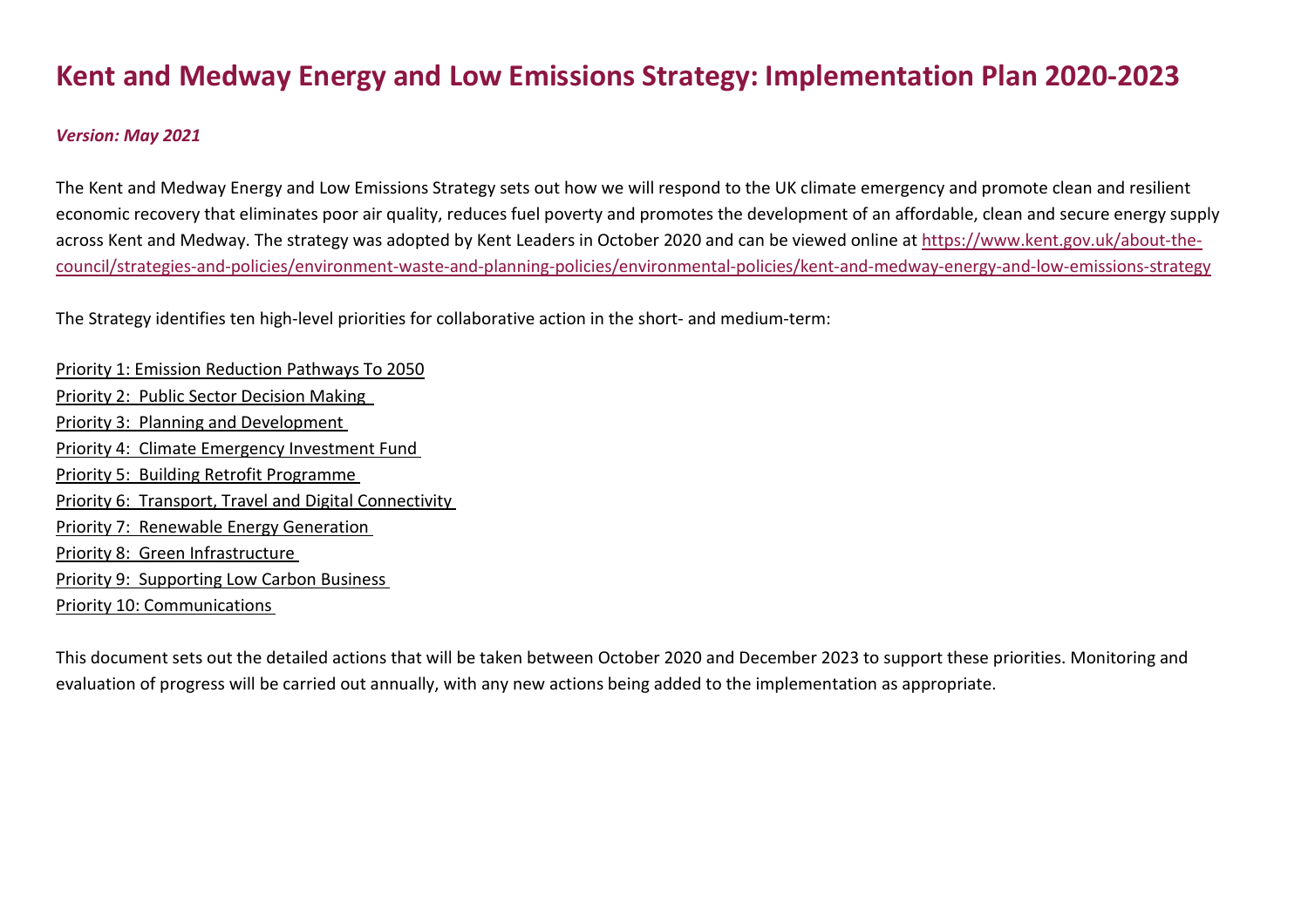## <span id="page-1-0"></span>**PRIORITY 1: EMISSION REDUCTION PATHWAYS TO 2050**

Set five-year carbon budgets and emission reduction pathways to 2050 for Kent and Medway, with significant reduction by 2030.

#### **RATIONALE**

Carbon budgets will set quotas for the amount of greenhouse gases that can be emitted in five-year periods. These can then be used to identify the actions (or pathways), that will allow us to stay within our carbon budgets. Such evidence-based pathways will ensure we prioritise the most cost-effective activities and will support more collaborative working with partners across the county, region and nationally. It will also highlight where appropriate engagement is needed to influence aspects outside local authorities' control.

| Action                                                                                                                                                                                                            | Champion                                    | Delivery partner (lead in bold)                                                                                                                                                           | Output                                                                       | Outcome                                                                                                         | Timeline                   | Resource   |
|-------------------------------------------------------------------------------------------------------------------------------------------------------------------------------------------------------------------|---------------------------------------------|-------------------------------------------------------------------------------------------------------------------------------------------------------------------------------------------|------------------------------------------------------------------------------|-----------------------------------------------------------------------------------------------------------------|----------------------------|------------|
| 1.1 Agree evidence/baseline<br>and set 5-yearly carbon budgets<br>for Kent and Medway as a<br>whole                                                                                                               | Kent and Medway<br><b>Environment Group</b> | • KCC (Sustainable Business and<br><b>Communities</b> )<br>• Kent Climate Change Network<br>• Anthesis                                                                                    | Carbon budgets for 2018-22<br>and future 5-yearly budgets<br>through to 2050 | Everyone in Kent and Medway<br>can see the scale of action<br>required to achieve net-zero<br>emission by 2050. | Dec 2020                   |            |
| 1.2 Develop Kent and Medway<br>emission reduction pathway to<br>Net Zero by 2050                                                                                                                                  | Kent and Medway<br><b>Environment Group</b> | • KCC (Sustainable Business and<br>Communities)<br>• Kent Climate Change Network<br>• Anthesis                                                                                            | Emission reduction pathway<br>analysis report                                | Decision makers understand<br>where action and<br>resources should be targeted<br>and make evidence-based       | Dec 2020                   |            |
| 1.3 Develop local strategies that<br>set out how Net Zero will be<br>achieved in their area, using<br>carbon budgets and emission<br>reduction pathway report to<br>inform the evidence base<br>where appropriate | Kent and Medway<br><b>Environment Group</b> | • All Local Authorities<br>$\bullet$ KALC<br>• Town / Parish Councils                                                                                                                     | Local authority strategies to<br>achieve Net Zero for their area             | decisions.                                                                                                      | Dec 2021                   |            |
| 1.4 Continue to develop and<br>refine detailed emission<br>reduction pathways for key<br>sectors based on emerging<br>policy and good practice,<br>incorporating estimated costs<br>where possible                | Various (sector<br>specific)                | • Kent Climate Change Network<br>• Kent and Medway Sustainable<br>Energy Partnership<br>• Kent Estates Partnership<br>• Kent Resource Partnership<br>• KCC (Highways)<br>• Sector experts | Sectoral emission reduction<br>pathways<br>Environmental data for Kent       |                                                                                                                 | Ongoing                    | <b>COL</b> |
| 1.5 Monitor and publicly report<br>progress against net-zero<br>targets                                                                                                                                           | Kent and Medway<br><b>Environment Group</b> | • All Local Authorities<br>• Kent Climate Change Network                                                                                                                                  | Council progress papers /<br>reports<br>ELES annual monitoring report        | Progress is monitored and<br>publicly reported.                                                                 | Annual<br>from Dec<br>2021 |            |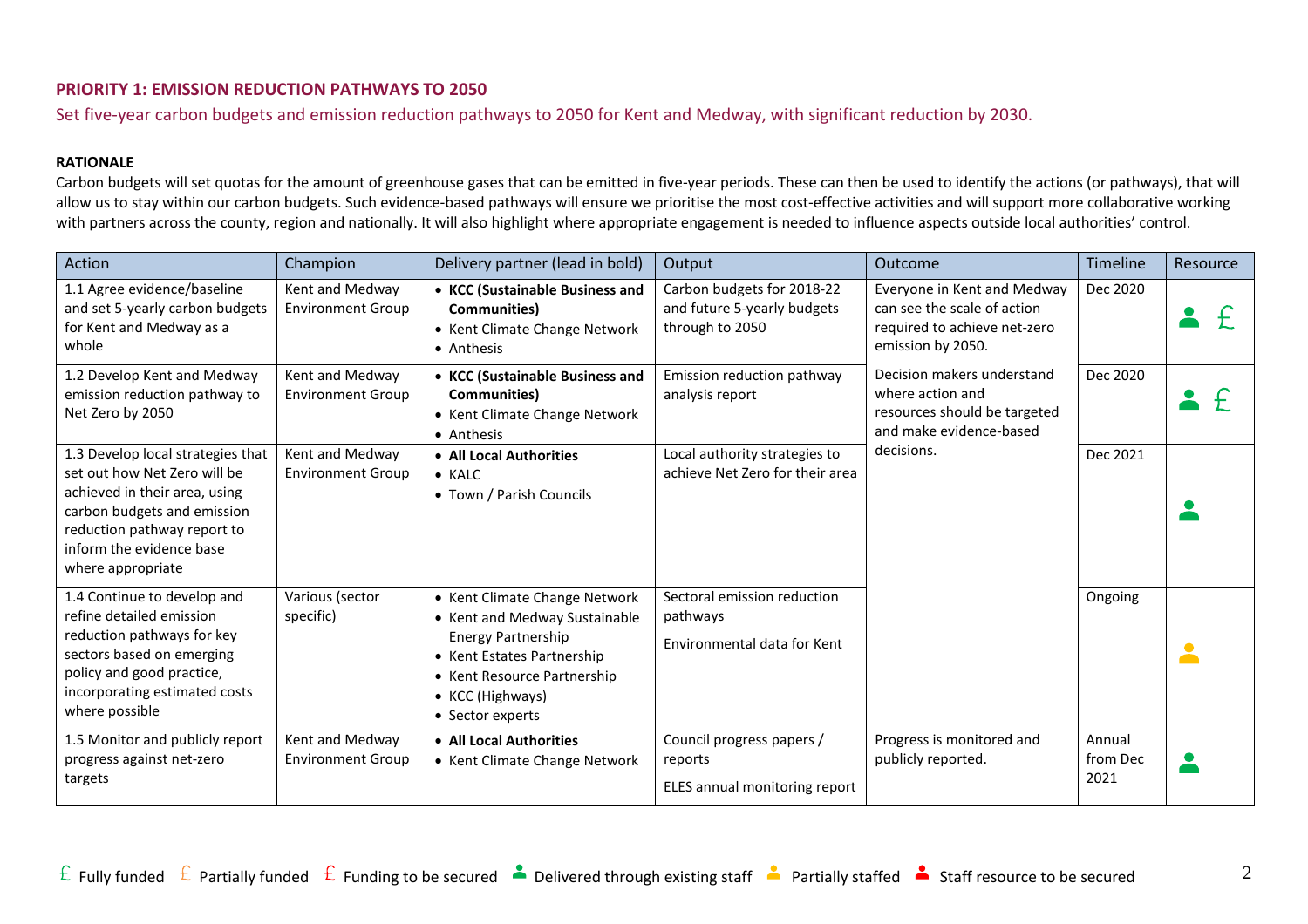| Action                                                                                                                           | Champion                                    | Delivery partner (lead in bold)    | Output                                                        | Outcome                                                                                                  | Timeline | Resource |
|----------------------------------------------------------------------------------------------------------------------------------|---------------------------------------------|------------------------------------|---------------------------------------------------------------|----------------------------------------------------------------------------------------------------------|----------|----------|
| 1.6 Consider how emissions<br>from consumption could be<br>calculated and incorporated<br>into future area pathways /<br>targets | Kent and Medway<br><b>Environment Group</b> | <b>Kent Climate Change Network</b> | Discussion paper and decision<br>on next steps taken by KMEG. | Actions to address<br>consumption-based emissions<br>incorporated into next<br>iteration of action plan. | 2023     |          |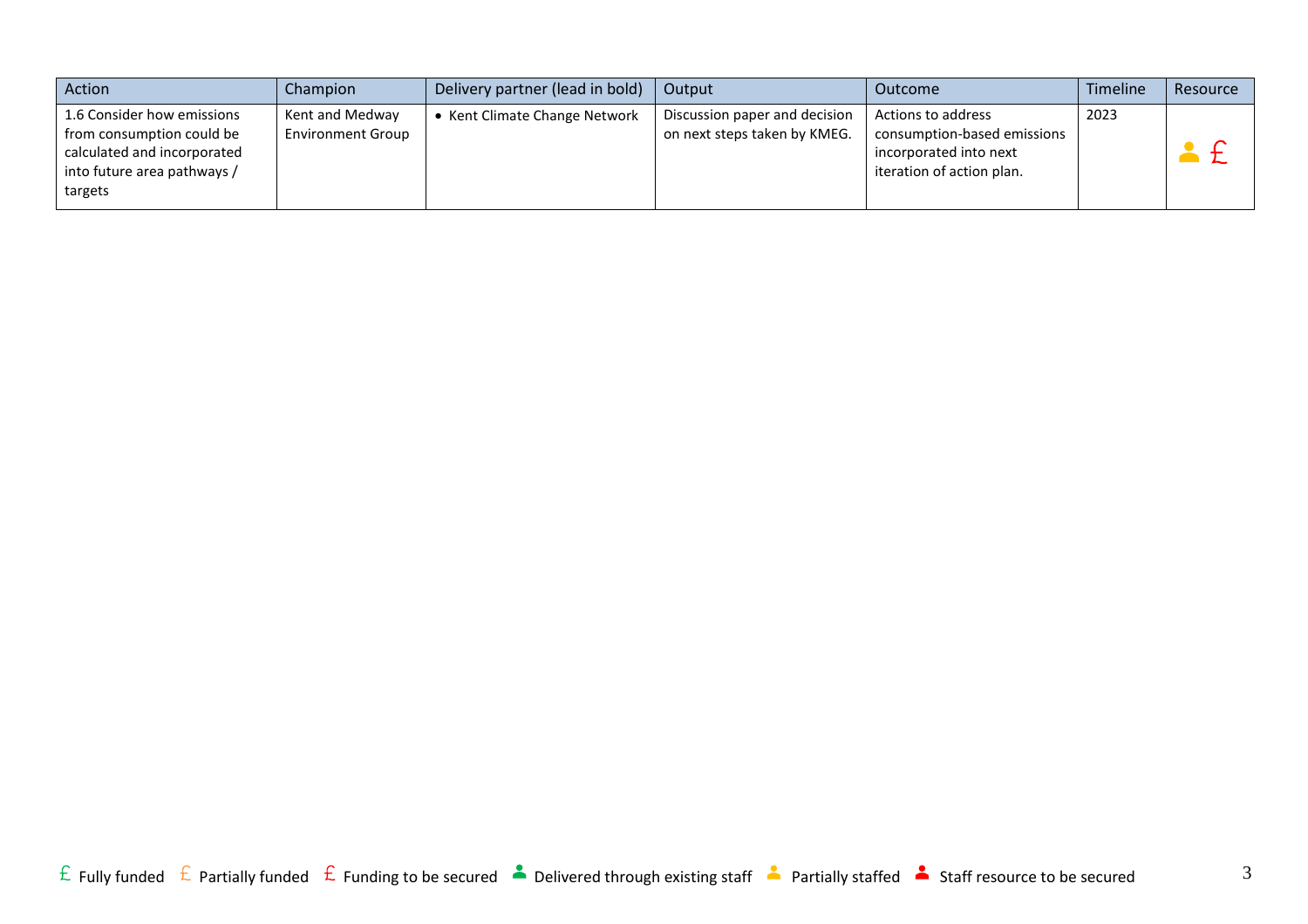## **PRIORITY 2: PUBLIC SECTOR DECISION MAKING**

Develop a consistent approach across Kent and Medway, to assess, manage and mitigate environmental impacts (both positive and negative), resulting from public sector policies, strategies, service delivery, commissioning and procurement.

#### **RATIONALE**

The decisions made by Kent and Medway's public sector affect the environment and everyone living and working in the area. Developing a simple way to assess, manage and mitigate these impacts will ensure public sector policies, services and spending support our environmental targets. In addition, the public sector's influence and spending power will help drive demand and support innovation during economic recovery and beyond.

| Action                                                                                                                                                                                                                  | Champion                                    | Delivery partner (lead in bold)                                                                                                                                                              | Output                                                                                                                 | Outcome                                                                                                                                       | Timeline                                                   | Resource                          |
|-------------------------------------------------------------------------------------------------------------------------------------------------------------------------------------------------------------------------|---------------------------------------------|----------------------------------------------------------------------------------------------------------------------------------------------------------------------------------------------|------------------------------------------------------------------------------------------------------------------------|-----------------------------------------------------------------------------------------------------------------------------------------------|------------------------------------------------------------|-----------------------------------|
| 2.1 Develop a simple checklist<br>to identify where significant<br>environmental issues and<br>opportunities may arise in<br>response to Covid-19 recovery.                                                             | Kent and Medway<br><b>Environment Group</b> | • KCC (EPE)<br>• Kent Downs AONB Unit<br>• Kent Nature Partnership<br>• Kent Climate Change Network                                                                                          | Principles for Green Recovery<br>Support for ELES and Net Zero<br>included in local recovery<br>plans and strategies   | Covid-19 recovery spending<br>and decisions support Net<br>Zero / sustainable ambitions.                                                      | Complete                                                   | $\bullet$                         |
| 2.2 Develop recommended<br>requirements to be included<br>within public sector contracts<br>to align to net-zero ambition<br>and support use of local goods<br>and services where possible.                             | Kent and Medway<br><b>Environment Group</b> | • Kent Climate Change Network<br>• Kent Procurement Officer's<br>Group                                                                                                                       | Recommended requirements<br>for public sector procurement<br>/ contracts<br>Shared examples and good<br>practice       | Greater consistency of<br>environmental standards<br>across Kent's public sector<br>contracts.<br>Greater use of local goods and<br>services. | June 2021                                                  |                                   |
| 2.3 Review contracts and<br>commissioning processes to<br>implement recommended<br>requirements (see 2.2), tailored<br>to organisation / local needs as<br>necessary                                                    | Kent and Medway<br><b>Environment Group</b> | • All Local Authorities<br>• Kent Police<br>• Kent Fire and Rescue<br>$\bullet$ NHS<br>• Other public sector bodies<br>• Kent Climate Change Network                                         | Contracts revised to include<br>stronger climate change<br>commitments where possible                                  | The negative environmental<br>impact of public sector<br>spending and decisions are<br>reduced.                                               | Ongoing                                                    | $\bullet$                         |
| 2.4 Develop, test and rollout a<br>comprehensive climate change<br>impact assessment and social<br>value framework for public<br>sector decision making, with<br>associated policies, guidance,<br>training and support | Kent County Council                         | • KCC (Sustainable Business and<br>Communities)<br>• Kent Estates Partnership<br>• Kent and Medway<br><b>Environment Group</b><br>• Kent Climate Change Network<br>• Kent Nature Partnership | Climate change impact<br>assessment tool and social<br>value framework<br>Policies, guidance and training<br>materials | Public sector decisions and<br>spending are consistent<br>with our net-zero and low<br>carbon recovery targets                                | 2021<br>(develop<br>and test)<br>$2022 - 23$<br>(roll-out) | $\blacktriangle$<br>$\mathcal{F}$ |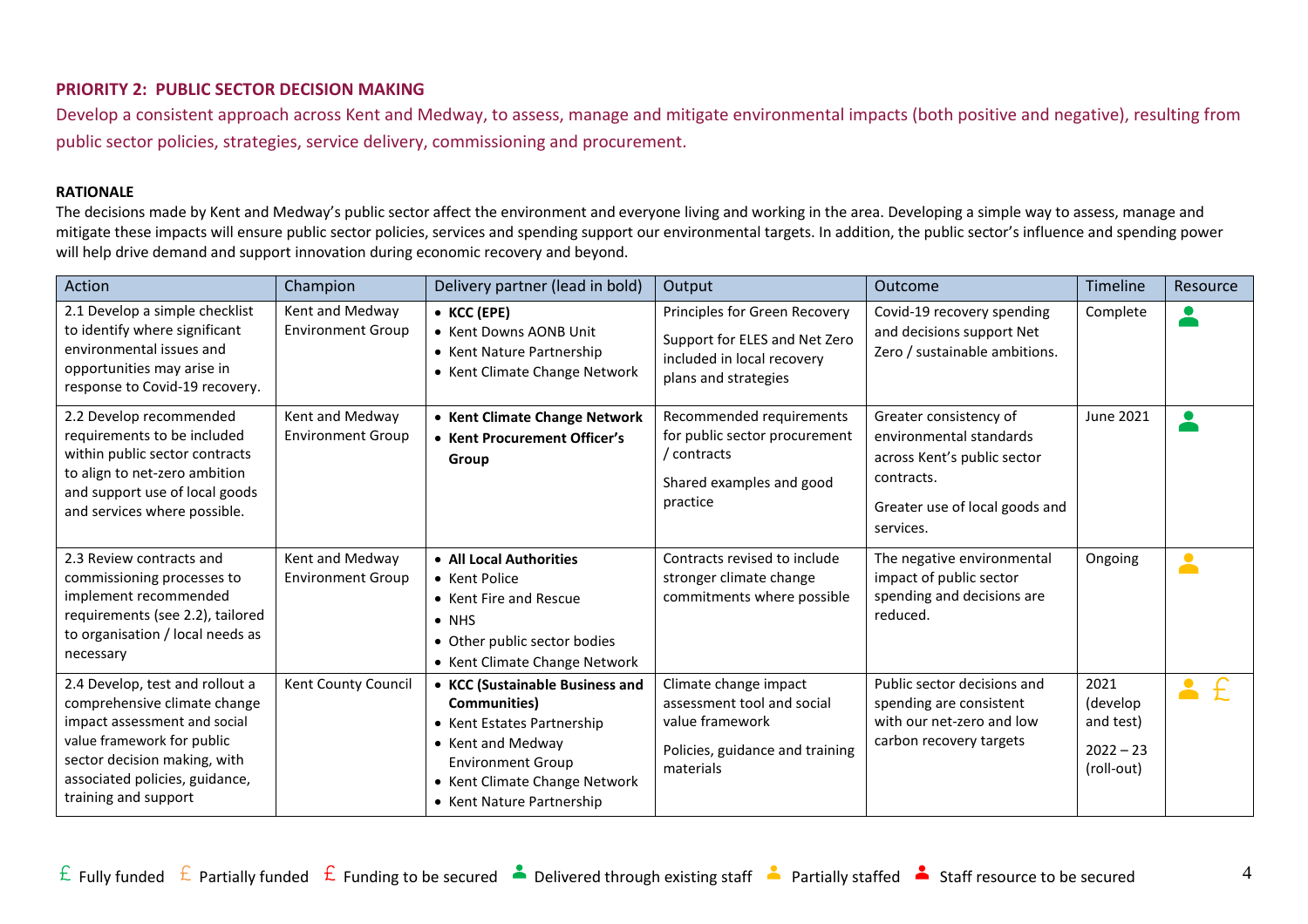<span id="page-4-0"></span>

| Action                                                                                                                                                                                        | Champion                                    | Delivery partner (lead in bold)                                                                                  | Output                                                                                     | Outcome                                                                                                                                                               | <b>Timeline</b> | Resource |
|-----------------------------------------------------------------------------------------------------------------------------------------------------------------------------------------------|---------------------------------------------|------------------------------------------------------------------------------------------------------------------|--------------------------------------------------------------------------------------------|-----------------------------------------------------------------------------------------------------------------------------------------------------------------------|-----------------|----------|
| 2.5 Encourage and support<br>SMEs within public sector<br>supply chains to effect positive<br>environmental change by<br>utilising LoCASE and STEM<br>support programmes (see 9.2<br>and 9.3) | Kent and Medway<br><b>Environment Group</b> | <b>KCC (Sustainable Business and</b><br>Communities)<br><b>All Local Authorities</b><br>Kent Chamber of Commerce | More public sector supply<br>chain SMEs utilising LoCASE<br>and STEM support<br>programmes | Public sector spending<br>supports and drives expansion<br>of the clean growth sector.<br>SMEs reduce costs, lower<br>emissions and win new public<br>sector business | 2021-23         |          |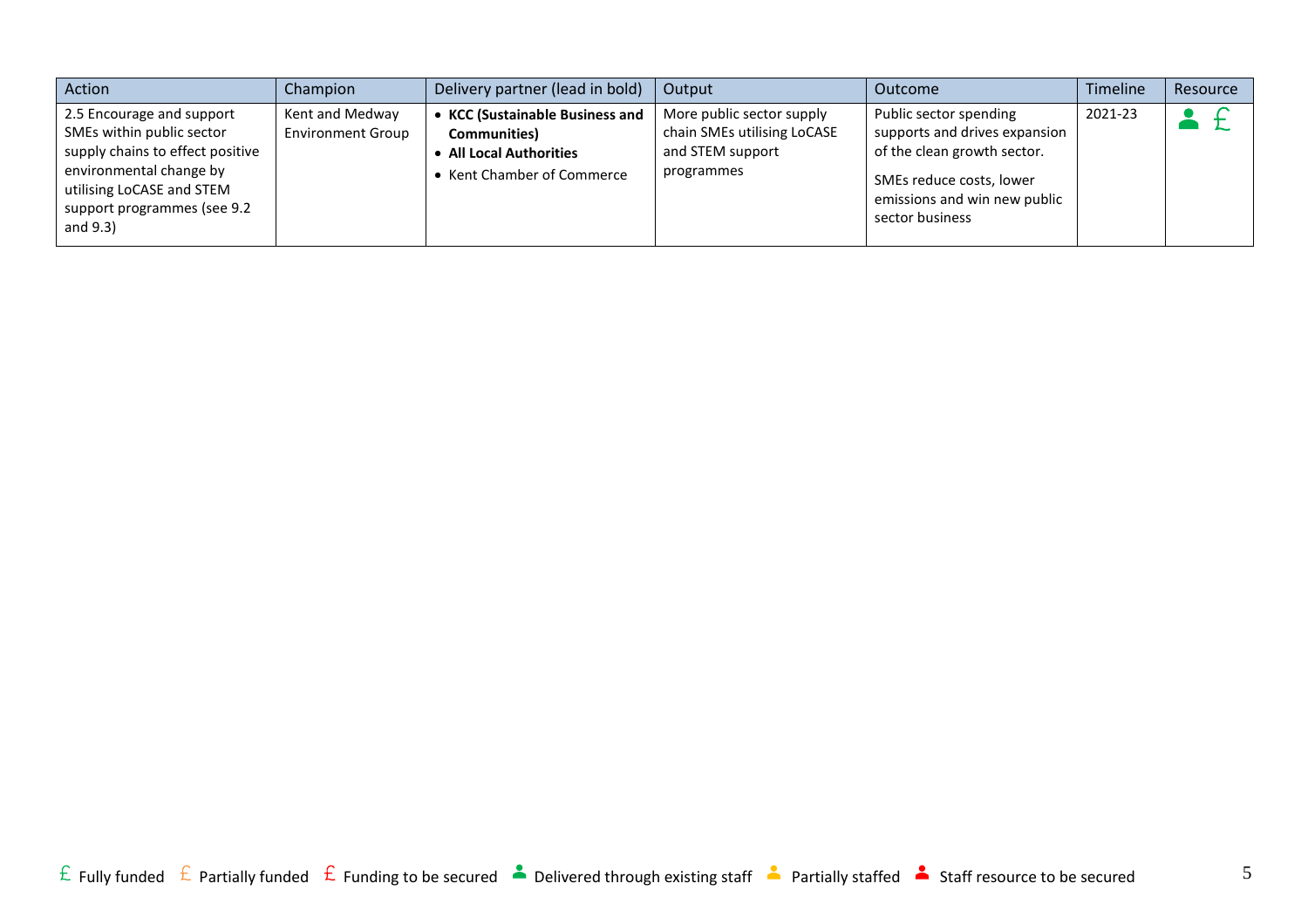## **PRIORITY 3: PLANNING AND DEVELOPMENT**

Ensure climate change, energy, air quality and environmental considerations are integrated into Local Plans, policies and developments, by developing a clean growth strategic planning policy and guidance framework for Kent and Medway, to drive down emissions and incorporate climate resilience.

#### **RATIONALE**

Almost 180,000 new homes will have been built in Kent and Medway by 2031 and will still be in use after 2050. To ensure the buildings and infrastructure we construct today are fit for the zero-carbon future, we need to ensure planning policies and decisions embrace clean growth, support good quality sustainable design and promote low carbon travel, transport and digital connectivity. A joint evidence base and planning resource, together with shared position statements, guidance and polices will help inform planning decisions and future-proof new developments.

| Action                                                                                                                                                                                                                                                                                    | Champion                        | Delivery partner (lead in bold)                                                                                                                  | Output                                                                                    | Outcome                                                                                        | Timeline                          | Resource      |
|-------------------------------------------------------------------------------------------------------------------------------------------------------------------------------------------------------------------------------------------------------------------------------------------|---------------------------------|--------------------------------------------------------------------------------------------------------------------------------------------------|-------------------------------------------------------------------------------------------|------------------------------------------------------------------------------------------------|-----------------------------------|---------------|
| 3.1 Refresh the Kent Design<br>Guide to reflect clean growth,<br>net-zero targets and climate<br>change adaptation                                                                                                                                                                        | Kent County<br>Council          | • KCC (EPE and ED)<br>• Kent Planning Authorities<br>• Developers                                                                                | <b>Public consultation</b><br>Refreshed Kent Design Guide<br>Launch event                 | Planners and developers can<br>access the latest sustainable<br>design guidance                | Autumn<br>2021                    | £             |
| 3.2 Adopt and/or reference the<br>refreshed Kent Design Guide as<br><b>Supplementary Planning</b><br>Documents, in line with Local<br>Plan updates                                                                                                                                        | Kent Planning<br>Officers Group | • Kent Planning Authorities                                                                                                                      | Refreshed Kent Design Guide<br>included in Supplementary<br><b>Planning Documents</b>     | Local Plans promote and<br>encourage sustainable design                                        | Ongoing<br>from<br>Autumn<br>2021 |               |
| 3.3 Secure agreement and<br>identify scope and resource<br>requirements to develop a<br>shared Kent and Medway clean<br>growth evidence-base and<br>strategic planning policy and<br>guidance framework                                                                                   | Kent Planning<br>Officers Group | • KCC (Sustainable Business and<br>Communities)<br>• Kent Planning Authorities                                                                   | Scoping workshop<br>Scoping document with<br>resource requirements<br>identified          | Political consensus for clean<br>growth planning policy<br>Resource requirements<br>identified | Oct 2021                          |               |
| 3.4 Using the outputs from<br>action 3.3, develop a shared<br>Kent and Medway clean growth<br>strategic planning policy and<br>guidance framework that<br>identifies latest evidence, good<br>practice, position statements<br>and policies for Local Plans and<br>Development Management | Kent Planning<br>Officers Group | • KCC (EPE and ED)<br>• Kent Planning Authorities<br>• Kent Developers Group<br>• Design South East<br>• Kent and Medway Economic<br>Partnership | Evidence, guidance, case<br>studies, position statements,<br>policies, training materials | New developments are<br>sustainable, low carbon and<br>climate resilient                       | Oct 2023                          | $\mathcal{F}$ |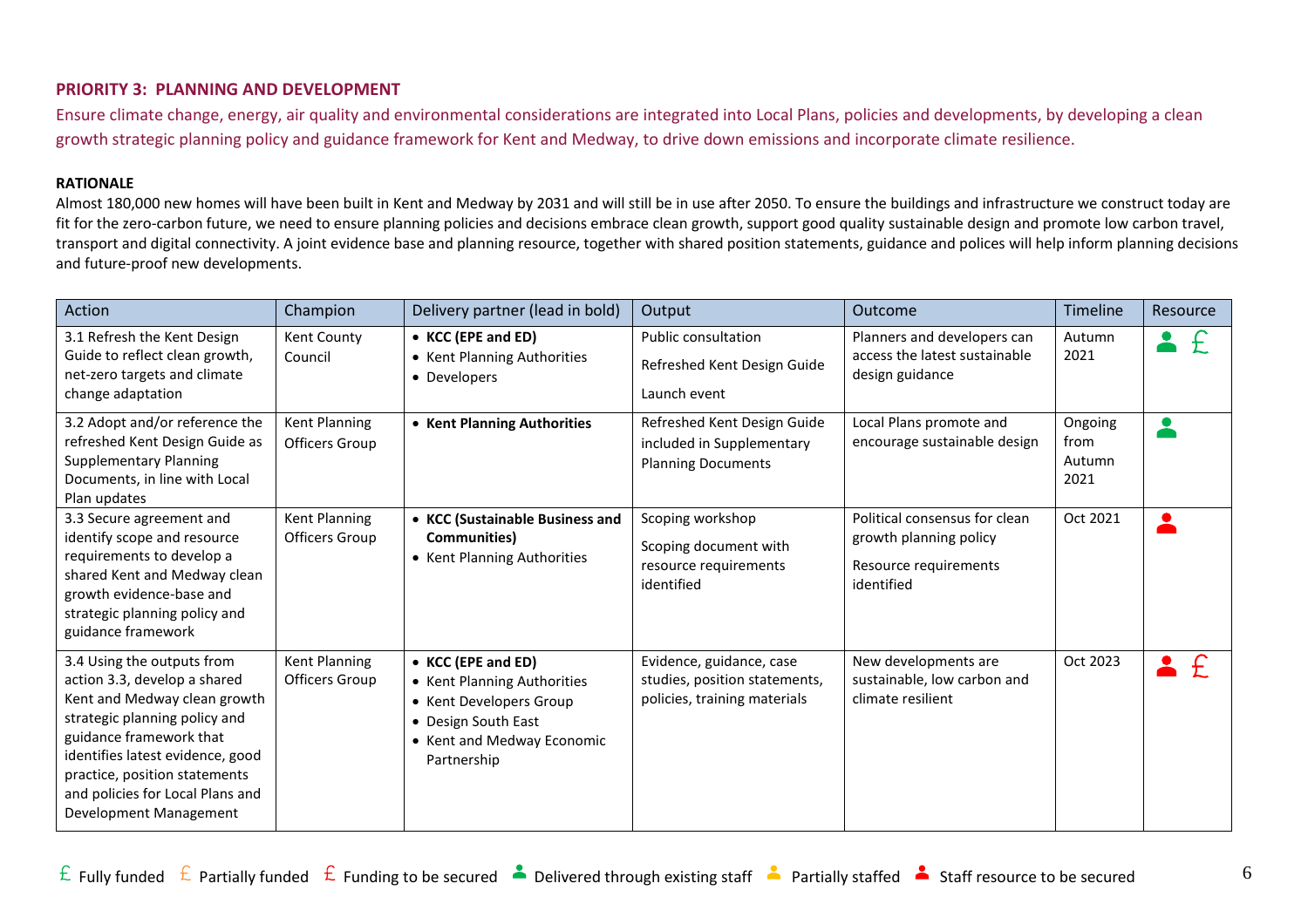<span id="page-6-0"></span>

| Action                                                                                                                              | Champion                    | Delivery partner (lead in bold)                                                                                                                                                               | Output                                                                  | Outcome                                                                                                                                                                                          | Timeline      | Resource |
|-------------------------------------------------------------------------------------------------------------------------------------|-----------------------------|-----------------------------------------------------------------------------------------------------------------------------------------------------------------------------------------------|-------------------------------------------------------------------------|--------------------------------------------------------------------------------------------------------------------------------------------------------------------------------------------------|---------------|----------|
| 3.5 Raise clean growth / climate<br>change awareness and skills of<br>planners, planning committees,<br>developers and supply chain | TBC                         | • KCC (Sustainable Business and<br><b>Communities</b> )<br>• Kent Planning Officers Group<br>• LA Planning Committees<br>• Kent Climate Change Network<br>• Kent Developers Group<br>• LoCASE | Net-zero planning seminar /<br>CPD training events                      | The planning community,<br>developers and supply chain<br>are more aware of clean<br>growth opportunities and<br>champion low carbon and<br>climate resilient<br>developments                    | Ongoing       |          |
| 3.6 Develop tailored Kent and<br>Medway public sector buildings<br>design guidance for new build<br>and refurbishment.              | Kent Estates<br>Partnership | • KCC (Sustainable Business and<br>Communities / Infrastructure)<br>• All Local Authorities<br>• Kent Police<br>• Kent Fire and Rescue<br>$\bullet$ NHS<br>• Schools                          | Design guidance for public<br>sector new buildings and<br>refurbishment | New public sector buildings<br>and refurbishment projects<br>will have sustainability<br>designed into them from the<br>start, reducing the cost of<br>later retrofit and reducing<br>emissions. | March<br>2022 |          |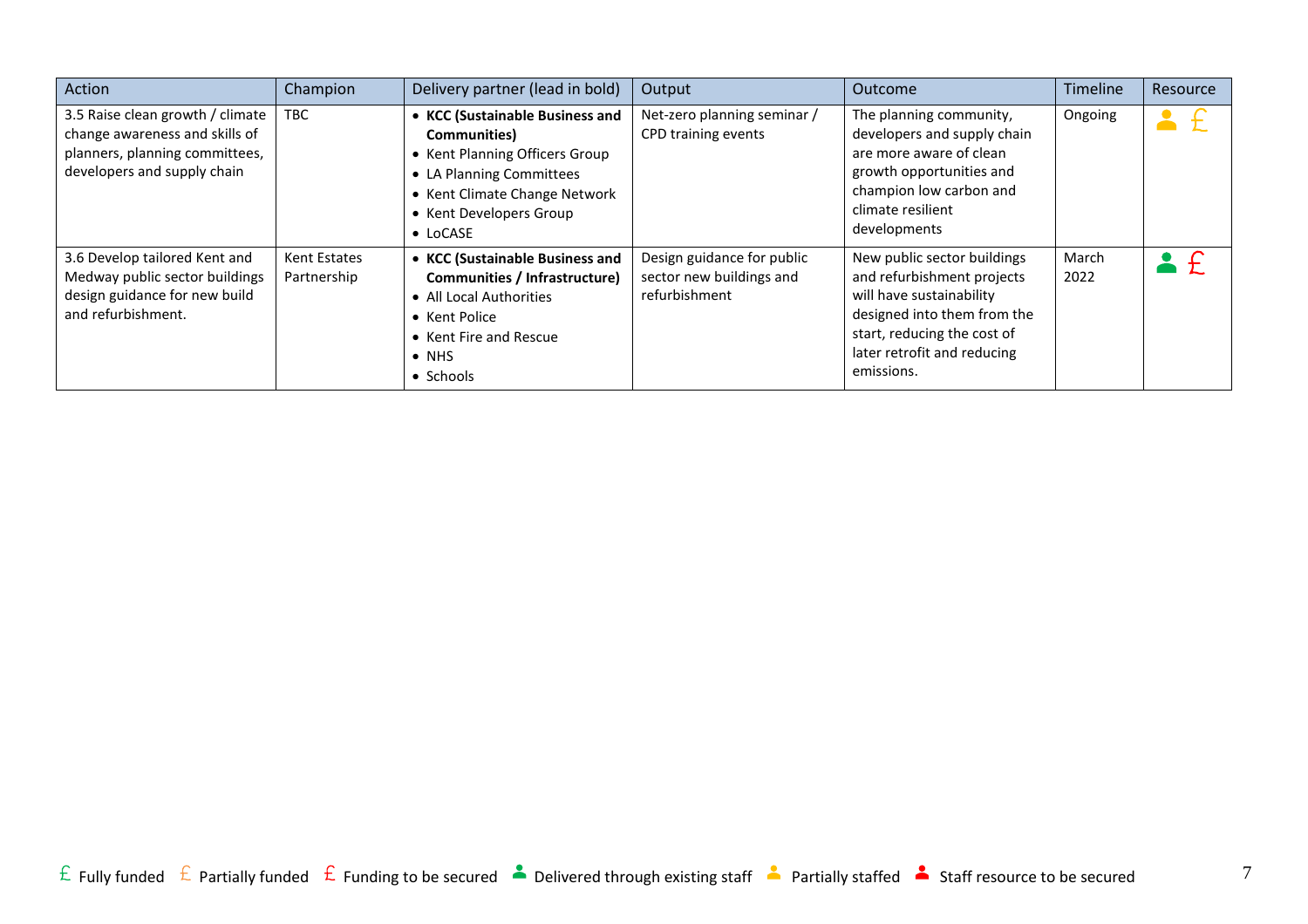# **PRIORITY 4: CLIMATE EMERGENCY INVESTMENT FUND**

Establish a trusted Kent and Medway 'Climate Emergency' carbon sequestration, offset and renewable energy investment scheme and fund.

#### **RATIONALE**

Before the coronavirus pandemic, funding for climate emergency actions came from many disparate sources. There is likely to be significantly less funding available for environmental projects in the short to medium term, so ensuring money is invested in projects that have the greatest impact and bring multiple benefits will become increasingly important. A climate emergency investment fund for Kent and Medway will pool the funding available and match it to the most cost effective and biggest impact schemes. The fund will be informed by renewable energy and natural capital opportunities studies.

| Action                                                                                                                                                                                                     | Champion                        | Delivery partner (lead in bold)                                                                                                                                                                                  | Output                                                                                                                                                  | Outcome                                                                                                                                                                                         | Timeline                  | Resource                          |
|------------------------------------------------------------------------------------------------------------------------------------------------------------------------------------------------------------|---------------------------------|------------------------------------------------------------------------------------------------------------------------------------------------------------------------------------------------------------------|---------------------------------------------------------------------------------------------------------------------------------------------------------|-------------------------------------------------------------------------------------------------------------------------------------------------------------------------------------------------|---------------------------|-----------------------------------|
| 4.1 Review existing internal<br>and external funding streams,<br>expertise and opportunities<br>that could be used to deliver<br>ELES actions. Develop into a<br>central collaborative resource.           | Kent Climate<br>Change Network  | • KCC (Sustainable Business<br>and Communities)<br>• Kent Climate Change Network<br>• Kent Nature Partnership<br>• SE Local Enterprise<br>Partnership (SELEP)                                                    | All potential funding streams<br>identified, and key contacts<br>established. Information<br>hosted on CCN Teams site.                                  | New opportunities for<br>external funding and<br>collaboration identified<br>Increased access to finance                                                                                        | <b>July 2021</b>          | $\bullet$                         |
| 4.2 Accelerate the 'supply and<br>demand' of nature-based<br>climate solutions (understand<br>demand, assess skills/capacity<br>gaps, develop resources to<br>support delivery)                            | <b>SE Nature</b><br>Partnership | • East Sussex County Council<br>• Kent County Council<br>• Kent Wildlife Trust<br>• SE Local Enterprise<br>Partnership (SELEP)                                                                                   | Engagement with businesses,<br>farm clusters, councils, NGOs<br>Synthesis report<br>Interim standards / metrics<br>Guidelines and training<br>resources | Nature-based organisations,<br>are better able to monetise<br>their services<br>Increased carbon<br>sequestration and improved<br>climate resilience                                            | April 2021-<br>March 2022 | £<br>2                            |
| 4.3 Create the framework for a<br>SE-wide 'brokerage hub' that<br>can bring together 'buyers' and<br>'sellers' to co-develop nature-<br>based carbon sequestration<br>projects                             | <b>SE Nature</b><br>Partnership | • East Sussex County Council<br>• Kent County Council<br>• Kent Wildlife Trust<br>• SE Local Enterprise<br>Partnership (SELEP)                                                                                   | Review of existing brokerage<br>hub models<br>Identification of business<br>model for development of a<br>SE brokerage hub                              | Increased carbon<br>sequestration and improved<br>climate resilience<br>New income streams for the<br>rural economy                                                                             | April 2021-<br>March 2022 | $\mathcal{F}$<br>$\bullet$        |
| 4.4 Establish a working group<br>and evaluate options for a Kent<br>and Medway climate<br>emergency investment fund /<br>offset fund to support local<br>natural capital and renewable<br>energy projects. | <b>TBC</b>                      | • KCC (Sustainable Business<br>and Communities)<br>• Kent Finance Officers Group<br>• SE / Kent Nature Partnership<br>• Kent and Medway<br><b>Environment Group</b><br>• Kent and Medway Economic<br>Partnership | Working Group set up<br>Options appraisal / business<br>case for Kent and Medway<br>Carbon Offset Fund                                                  | A preferred option to attract<br>investment in environmental<br>projects in Kent and Medway<br>has been identified.<br>Political buy-in and resources<br>to progress project can be<br>secured. | <b>March 2023</b>         | $\mathcal{F}$<br>$\blacktriangle$ |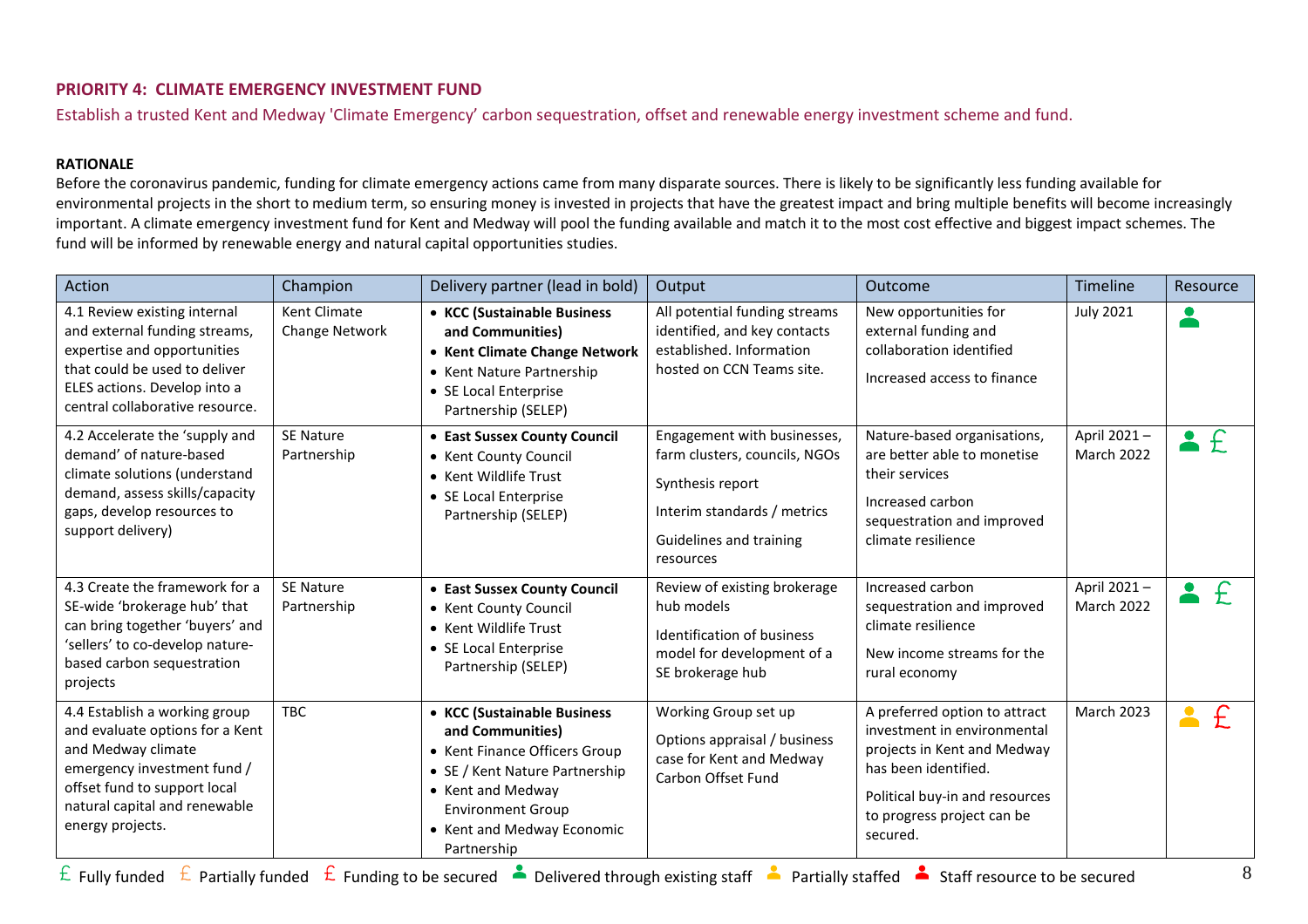| Action                                                                                                                                                                                   | Champion                                             | Delivery partner (lead in bold)                                                                                                         | Output                                                                                                     | Outcome                                                        | <b>Timeline</b> | Resource |
|------------------------------------------------------------------------------------------------------------------------------------------------------------------------------------------|------------------------------------------------------|-----------------------------------------------------------------------------------------------------------------------------------------|------------------------------------------------------------------------------------------------------------|----------------------------------------------------------------|-----------------|----------|
| 4.5 Develop a portfolio<br>of 'shovel-ready' domestic<br>retrofit and renewable energy<br>projects suitable for external<br>funding                                                      | Kent and Medway<br>Sustainable Energy<br>Partnership | • All Local Authorities<br>• Registered Providers<br>• Kent Energy Efficiency<br>Partnership<br>• SE Energy Hub<br><b>Utilities</b>     | Portfolio of investment-ready<br>projects<br><b>External funding bids</b>                                  | External funding and<br>finance opportunities are<br>maximised | Ongoing         |          |
| 4.6 Develop a portfolio of quick<br>wins and 'shovel-ready' natural<br>capital / carbon sequestration<br>projects suitable for delivery<br>through Net Gain or other<br>external funding | <b>Kent Nature</b><br>Partnership                    | • Kent Nature Partnership<br>• Kent Downs and High Weald<br><b>AONB Units</b><br>• Medway Flood Partnership<br>• Catchment Partnerships | Portfolio of investment-ready<br>projects<br>Net Gain pipeline of projects<br><b>External funding bids</b> | External funding and<br>finance opportunities are<br>maximised | Ongoing         |          |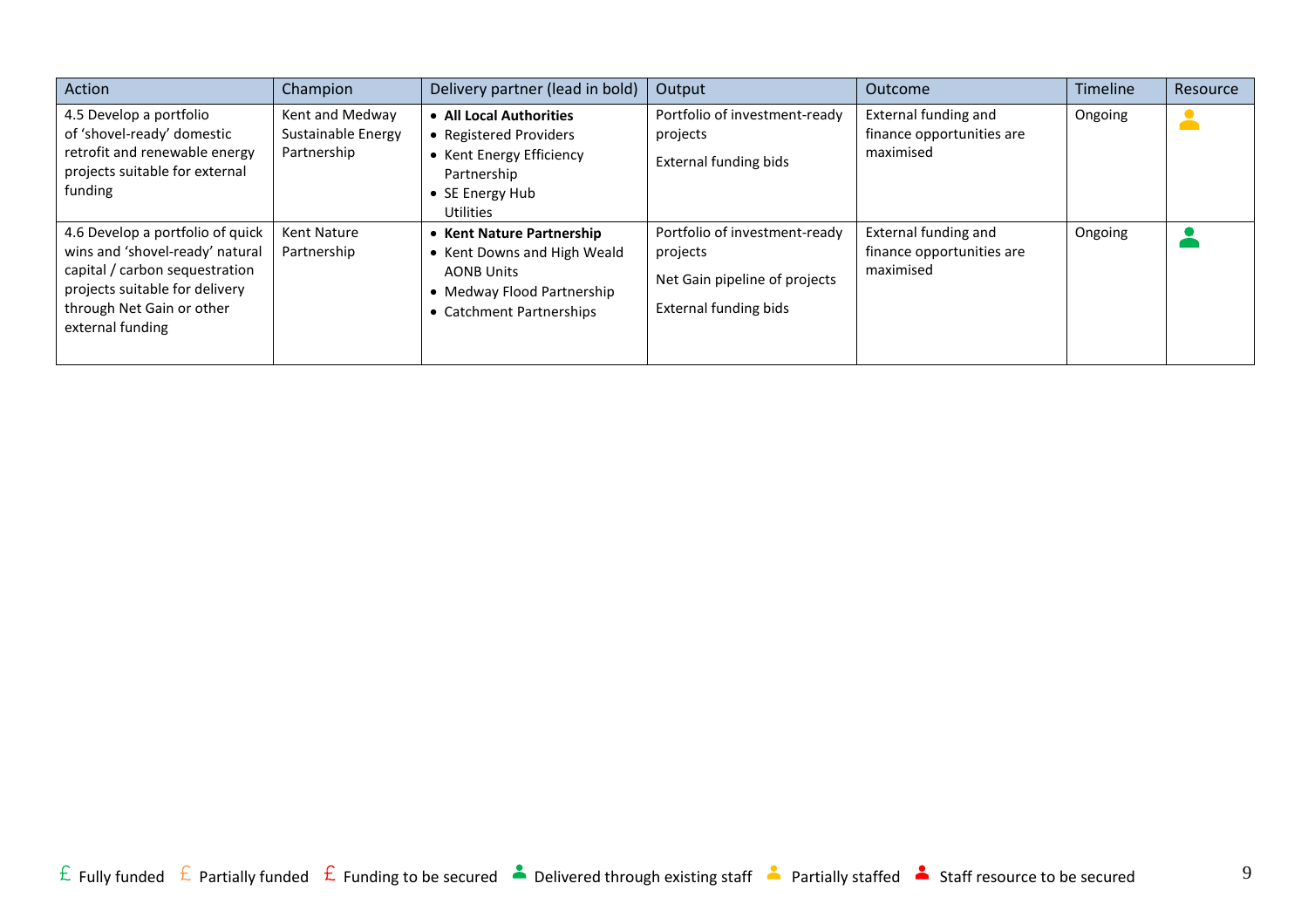## <span id="page-9-0"></span>**PRIORITY 5: BUILDING RETROFIT PROGRAMME**

Develop Kent and Medway net-zero buildings retrofit plans and programmes for public sector, domestic and businesses.

#### **RATIONALE**

Over the next 30 years, most of the emissions from the built environment will be from buildings or communities that are already in existence today. In addition, some of our most vulnerable residents are living in cold, energy inefficient homes which are expensive to run; worsening health problems and causing fuel poverty. Funding for building improvements is fragmented and complicated by property ownership issues, and projects often need to be done at scale to attract the investment needed.

| Action                                                                                                                                                                                                                                                                                                                                                      | Champion                                | Delivery partner (lead in bold)                                                                                                                                                                                                                                                              | Output                                                                                                                                                                                                                         | Outcome                                                                                                                                                                                                                                                                  | <b>Timeline</b> | Resource                          |
|-------------------------------------------------------------------------------------------------------------------------------------------------------------------------------------------------------------------------------------------------------------------------------------------------------------------------------------------------------------|-----------------------------------------|----------------------------------------------------------------------------------------------------------------------------------------------------------------------------------------------------------------------------------------------------------------------------------------------|--------------------------------------------------------------------------------------------------------------------------------------------------------------------------------------------------------------------------------|--------------------------------------------------------------------------------------------------------------------------------------------------------------------------------------------------------------------------------------------------------------------------|-----------------|-----------------------------------|
| 5.1 Develop organisational<br>action plans to deliver Net<br>Zero public sector estate by<br>2030 at the latest. Monitor and<br>report progress.                                                                                                                                                                                                            | Kent and Medway<br>Environment<br>Group | • All Local Authorities<br>$\bullet$ NHS<br>• Kent Police<br>• Kent Fire and Rescue<br>• LASER                                                                                                                                                                                               | Individual public sector estate<br>Net Zero plans<br>Annual monitoring reports /<br>progress papers                                                                                                                            | Emissions from public sector<br>estate are significantly<br>reduced<br>Reduced public sector<br>spending on energy and                                                                                                                                                   | Dec 2021        | $\bullet$                         |
| 5.2 Implement a public sector<br>building retrofit programme<br>(energy and water), identifying<br>joint projects that maximise<br>economies of scale where<br>possible.                                                                                                                                                                                    | Kent Estates<br>Partnership             | • All Local Authorities<br>$\bullet$ NHS<br>• Kent Police<br>• Kent Fire and Rescue<br>• Kent Connects<br>• LASER                                                                                                                                                                            | <b>Public Sector Decarbonisation</b><br>Fund bids<br>Public sector carbon<br>reduction projects delivered<br>in partnership and<br>maximising public sector<br>funding                                                         | water<br>New infrastructure and<br>facilities increase up take of<br>electric vehicles and active<br>travel                                                                                                                                                              | Ongoing         | $\blacktriangle$<br>$\mathcal{F}$ |
| 5.3 Develop a comprehensive<br>Kent and Medway Domestic<br>Retrofit Action Plan (excluding<br>social housing) that identifies<br>the actions and financial<br>mechanisms for all income<br>levels, to reduce emissions<br>(from electricity, heat and<br>water) from all property types,<br>with evidence-led targets and<br>costed actions where possible. | Kent Housing<br>Group                   | • Kent and Medway Sustainable<br><b>Energy Partnership</b><br>• SE Energy Hub<br>• Kent Energy Efficiency<br>Partnership<br>• Utilities<br>• National Residential Landlords<br>Association<br>• Public Health (KCC and Medway<br>Council)<br>• Trading Standards (KCC and<br>Medway Council) | Engagement workshops<br>C-Path project tool and<br>analysis<br>Evidence base and strategic<br>analysis of Net Zero pathway<br>Domestic retrofit strategy<br>and action plan<br>Identification of preferred<br>finance model(s) | <b>Barriers identified</b><br>Delivery partners understand<br>the scale of action and<br>investment required to<br>decarbonise the domestic<br>sector<br>Resources prioritised and<br>economies of scale utilised<br>Retrofitting skills and jobs<br>attracted into Kent | Sept 2022       | £                                 |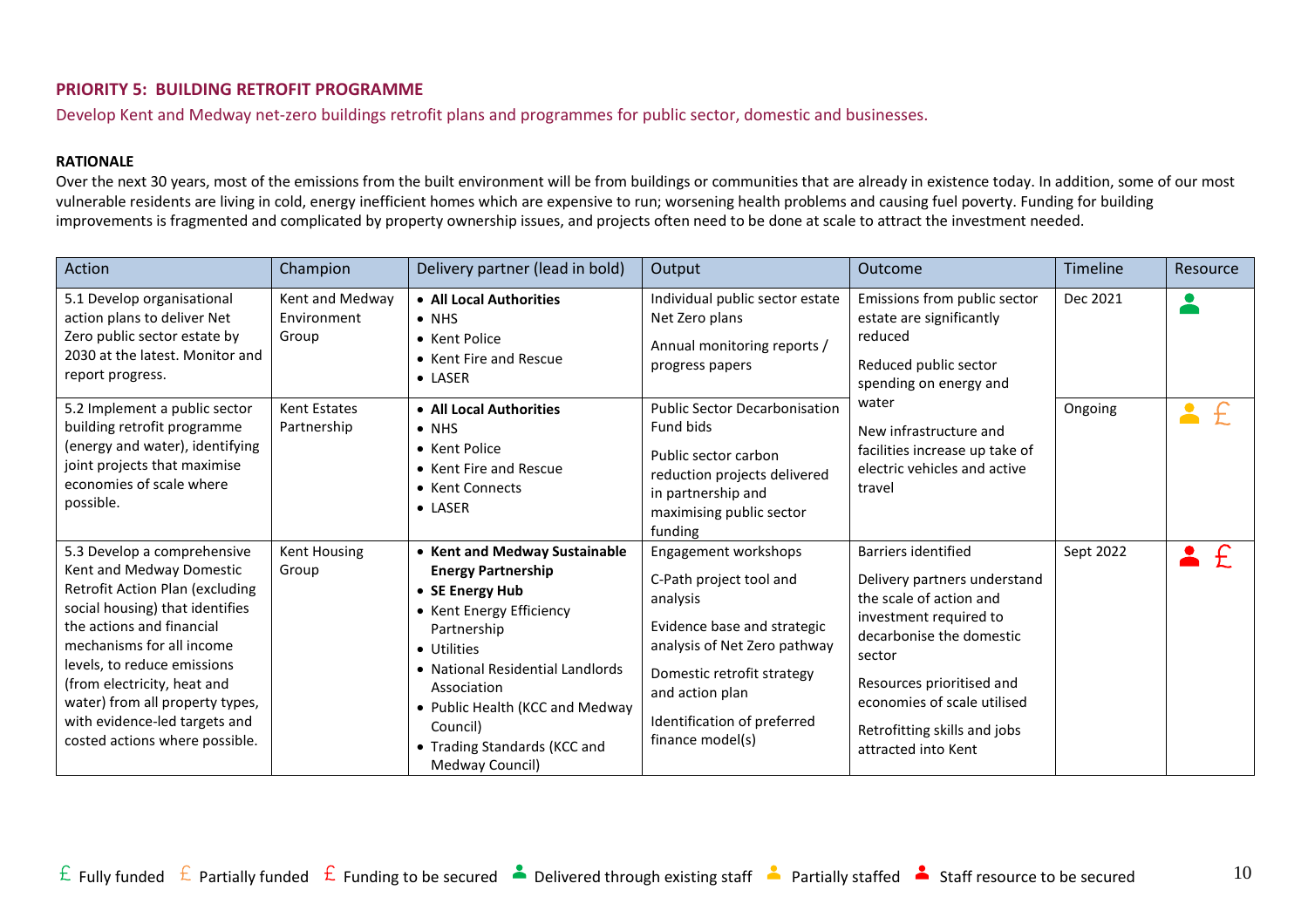| 5.4 Secure funding and<br>implement projects identified<br>in the Domestic Retrofit Action<br>Plan (excluding social housing)                                                                                                         | <b>Kent Housing</b><br>Group                                    | • Kent and Medway Sustainable<br><b>Energy Partnership</b><br>• SE Energy Hub<br>• Utilities<br>• Public Health (KCC and Medway<br>Council)<br>• Trading Standards (KCC and<br>Medway Council) | Funding bids<br>Retrofit projects<br>Targeted advice                                                                                                                                 | Reduction in carbon<br>emissions from the domestic<br>sector<br>Reduced levels of fuel<br>poverty<br>Reduction in the number of<br>privately owned homes with<br>an EPC rating below D and<br>more at C | Sept 2022<br>onwards |  |
|---------------------------------------------------------------------------------------------------------------------------------------------------------------------------------------------------------------------------------------|-----------------------------------------------------------------|------------------------------------------------------------------------------------------------------------------------------------------------------------------------------------------------|--------------------------------------------------------------------------------------------------------------------------------------------------------------------------------------|---------------------------------------------------------------------------------------------------------------------------------------------------------------------------------------------------------|----------------------|--|
| 5.5 Develop costed action<br>plans to deliver Net Zero social<br>housing by 2030. Monitor and<br>report progress.                                                                                                                     | <b>Kent Housing</b><br>Group                                    | • Stock holding authorities<br>(Medway, Ashford,<br>Canterbury, Dartford, Dover,<br>Gravesham, Folkestone &<br>Hythe, Thanet)                                                                  | Action Plans for each stock<br>holding authority<br>Annual monitoring reports /<br>progress papers                                                                                   | Reduction in carbon<br>emissions from the domestic<br>sector<br>Reduced levels of fuel<br>poverty<br>No social housing with an EPC                                                                      | <b>March 2022</b>    |  |
| 5.6 Support and facilitate<br>Registered Providers to<br>develop costed action plans to<br>decarbonise their housing<br>stock                                                                                                         | <b>Kent Housing</b><br>Group                                    | • Kent and Medway Sustainable<br><b>Energy Partnership</b><br>• Registered Providers                                                                                                           | Action plans and strategies<br>Architype assessments                                                                                                                                 | rating below D and more at C<br>Resources prioritised and<br>economies of scale utilised<br>Stimulation of local whole                                                                                  | March 2022           |  |
| 5.7 Implement projects to<br>improve the energy efficiency<br>of social housing, focusing on<br>whole house retrofit to<br>PAS2035 standards and<br>identifying joint projects that<br>maximise economies of scale<br>where possible. | Kent Housing<br>Group                                           | • Stock holding authorities<br>• Registered Providers<br>• Kent and Medway Sustainable<br><b>Energy Partnership</b>                                                                            | Funding bids<br>Retrofit projects<br>Delivery of LAD1 and LAD2<br>retrofit schemes                                                                                                   | house retrofit market<br>Sustained growth of the<br>retrofitting sector, supply<br>chain and skills                                                                                                     | Ongoing to<br>2030   |  |
| 5.8 Update and deliver the<br>Kent Fuel Poverty Strategy (in<br>association with action 5.3);<br>supporting vulnerable and fuel<br>poor households to access<br>affordable energy                                                     | <b>Kent Housing</b><br>Group - Private<br><b>Sector Housing</b> | • Kent Energy Efficiency<br>Partnership<br>• Kent and Medway Sustainable<br><b>Energy Partnership</b><br>• Public Health (KCC/Medway)<br>• Utilities                                           | <b>Updated Kent Fuel Poverty</b><br>Strategy<br>Kent Warm Homes scheme<br>Collective switching scheme<br>Off-gas connections scheme<br>Delivery of LAD1 and LAD2<br>retrofit schemes | Reduced levels of fuel<br>poverty<br>Reduction in health problems<br>linked to cold, damp homes                                                                                                         | Ongoing              |  |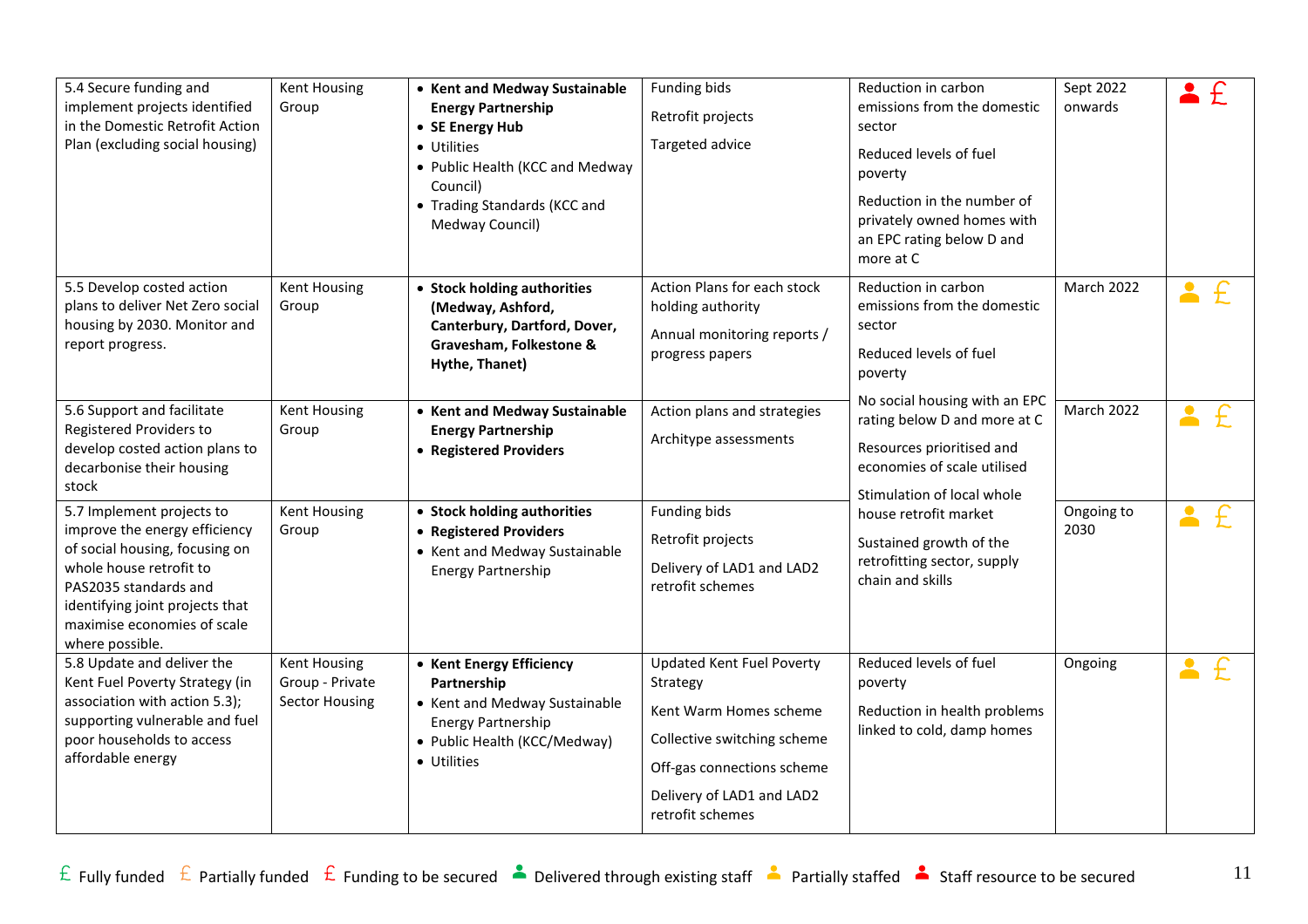|                                                                                                                                                                                                                                          |                                                          |                                                                                                                                                                                                                                                      | Targeted advice                                                                                                                                                                                                                                   |                                                                                                                                                                                    |               |  |
|------------------------------------------------------------------------------------------------------------------------------------------------------------------------------------------------------------------------------------------|----------------------------------------------------------|------------------------------------------------------------------------------------------------------------------------------------------------------------------------------------------------------------------------------------------------------|---------------------------------------------------------------------------------------------------------------------------------------------------------------------------------------------------------------------------------------------------|------------------------------------------------------------------------------------------------------------------------------------------------------------------------------------|---------------|--|
| 5.9 Support and enforce<br>private sector landlords to<br>make improvements to rental<br>properties                                                                                                                                      | Kent Housing<br>Group - Private<br><b>Sector Housing</b> | • District/Borough (Private<br>Sector Housing /<br><b>Environmental Health)(</b><br>• Trading Standards (KCC and<br>Medway Council)<br>• Kent and Medway Sustainable<br><b>Energy Partnership</b><br>• National Residential Landlords<br>Association | Awareness raising, training<br>and engagement material<br><b>Enforcement of Minimum</b><br><b>Energy Efficiency Standards</b><br>(MEES) Regulations<br><b>Reports to Trading Standards</b><br>where sub-standard rented<br>accommodation is found | Reduced levels of fuel<br>poverty<br>Reduction in emissions from<br>the domestic sector<br>Improved quality of rental<br>accommodation and<br>subsequent improvements to<br>health | Ongoing       |  |
| 5.10 Support SMEs to retrofit<br>energy efficiency and<br>renewable technologies in<br>business premises through<br>LOCASE grant funding                                                                                                 | Kent and Medway<br>Environment<br>Group                  | • KCC (Sustainable Business and<br><b>Communities</b> )<br>• All Local Authorities<br>• LOCASE partners<br>• Low Carbon Kent                                                                                                                         | LOCASE support programme<br>(SEE PRIORITY 9)                                                                                                                                                                                                      | Reduction in emissions from<br>the non-domestic sector<br>Market stimulation<br>Cost reduction for SMEs                                                                            | From Oct 2020 |  |
| 5.11 Assess the feasibility and<br>funding mechanisms for 'place-<br>based' retrofit schemes (eg.<br>street-by-street, whole<br>business park, community<br>scale), combining business,<br>residential, public realm<br>retrofit schemes | <b>TBC</b>                                               | • Kent and Medway Sustainable<br><b>Energy Partnership</b><br>• All Local Authorities<br>• Kent and Medway Economic<br>Partnership<br>• Low Carbon Kent<br>• SE Energy Hub                                                                           | Place based retrofit<br>opportunity study                                                                                                                                                                                                         | Increased understanding of<br>future retrofit opportunities                                                                                                                        | 2023          |  |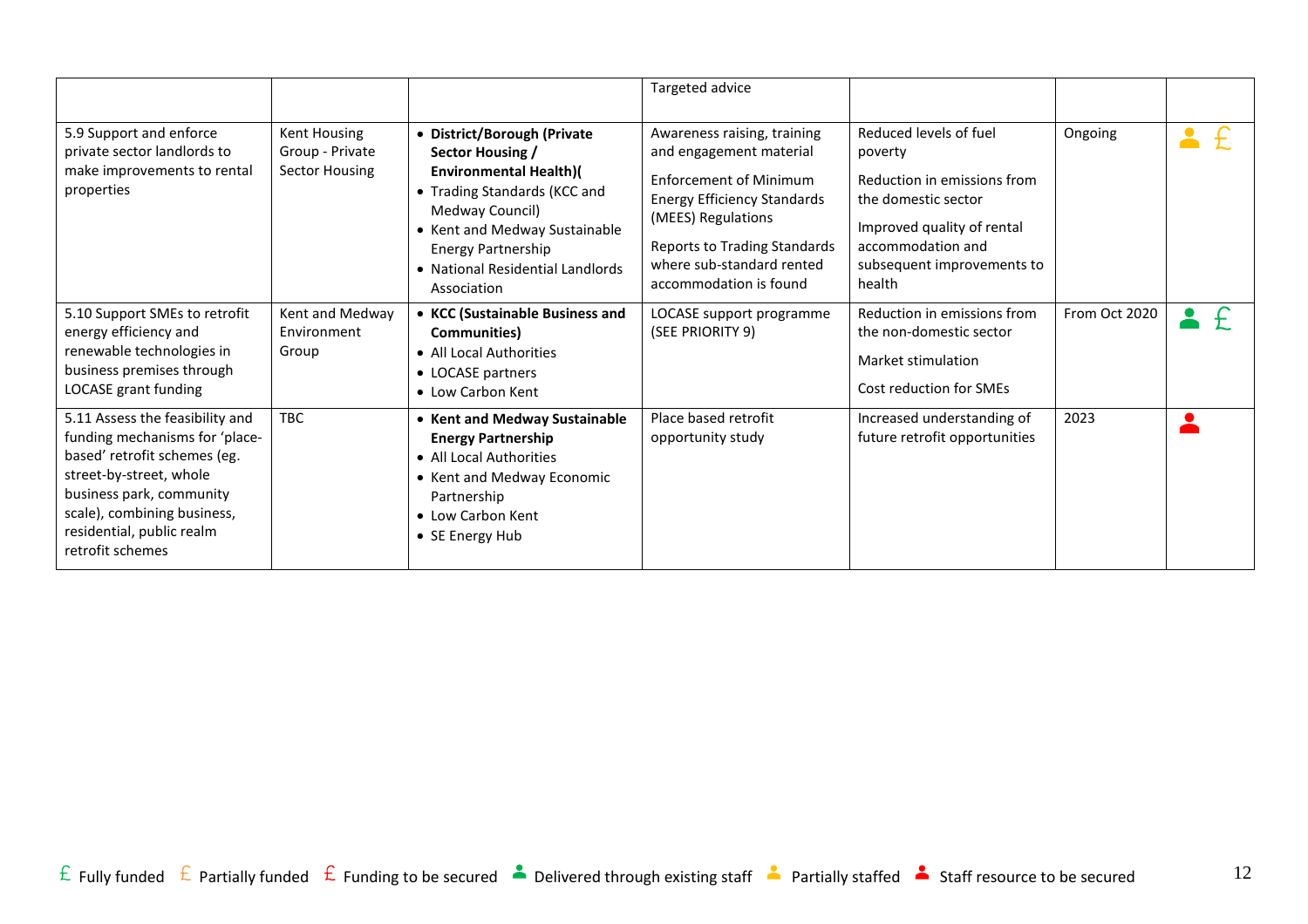## <span id="page-12-0"></span>**PRIORITY 6: TRANSPORT, TRAVEL AND DIGITAL CONNECTIVITY**

Set up a smart connectivity and mobility modal shift programme – linking sustainable transport, transport innovations, active travel, virtual working, broadband, digital services, artificial intelligence and behaviour change.

#### **RATIONALE**

Tackling poor air quality and achieving safe and effective transport networks that support low carbon economic recovery are key challenges for Kent and Medway. Greenhouse gas emissions from transport have remained stubbornly high, but the coronavirus pandemic triggered a change in digital and travel behaviours that could be utilised to ensure emissions from transport are reduced permanently. Tackling these issues and opportunities will require a combination of measures that improve infrastructure and facilities to encourage low carbon travel and drive behaviour change. We must also continue to tackle poor air quality hotspots, through the implementation of Air Quality Management Plans.

| Action                                                                                                                                                                                                                                                                                                                                                                      | Champion                                    | Delivery partner (lead in bold)                                                                                                                                         | Output                                                                                                                       | Outcome                                                                                                                                                 | Timeline              | Resource         |
|-----------------------------------------------------------------------------------------------------------------------------------------------------------------------------------------------------------------------------------------------------------------------------------------------------------------------------------------------------------------------------|---------------------------------------------|-------------------------------------------------------------------------------------------------------------------------------------------------------------------------|------------------------------------------------------------------------------------------------------------------------------|---------------------------------------------------------------------------------------------------------------------------------------------------------|-----------------------|------------------|
| 6.1 Review business mileage, set<br>challenging reduction targets in<br>light of COVID ways of working<br>and expand sustainable travel<br>polices that reduce the need to<br>travel, encourage modal shift to<br>active travel/public transport or<br>increase car sharing.                                                                                                | Kent and Medway<br><b>Environment Group</b> | • All Local Authorities<br>$\bullet$ NHS<br>• Kent Police<br>• Kent Fire and Rescue                                                                                     | <b>Business milage reduction</b><br>targets for public sector<br>organisations<br>New/revised sustainable<br>travel policies | Greenhouse gas emissions<br>from business travel is<br>reduced                                                                                          | Dec 2021              | $\bullet$        |
| 6.2 Work in partnership to<br>influence and develop plans to<br>transition public sector fleets to<br><b>Ultra Low Emission Vehicles</b><br>(ULEV).                                                                                                                                                                                                                         | Kent and Medway<br><b>Environment Group</b> | • All Local Authorities<br>$\bullet$ NHS<br>• Kent Police<br>• Kent Fire and Rescue<br>• Kent Estates Partnership                                                       | Plans and targets to transition<br>public sector fleets to ULEV<br>Good practice shared<br>Joint funding bids                | Increasing numbers of ULEVs<br>in public sector fleets<br>Reduced greenhouse gas<br>emissions from fleet mileage                                        | Ongoing               | $\blacktriangle$ |
| 6.3 Implement the Rights of Way<br>Improvement Plans for Kent and<br>for Medway; to develop motor-<br>vehicle free routes for walking<br>and cycling:<br>Identify areas where most<br>benefit will be achieved<br>Identify gaps in the network<br>$\bullet$<br>and develop schemes to<br>join up existing routes<br>Identify opportunities<br>linked to new<br>developments | Kent County Council<br>Medway Council       | • KCC (Public Rights of Way /<br>Highways)<br>• Medway Council (Public<br><b>Rights of Way / Highways)</b><br>• Planning Authorities<br>• Developers<br>• Public Health | More good quality walking<br>and cycling commuter routes                                                                     | More people walking and<br>cycling for trips less than 2<br>miles<br>Reduction in greenhouse gas<br>emissions from local travel<br>Improved air quality | Ongoing<br>until 2028 |                  |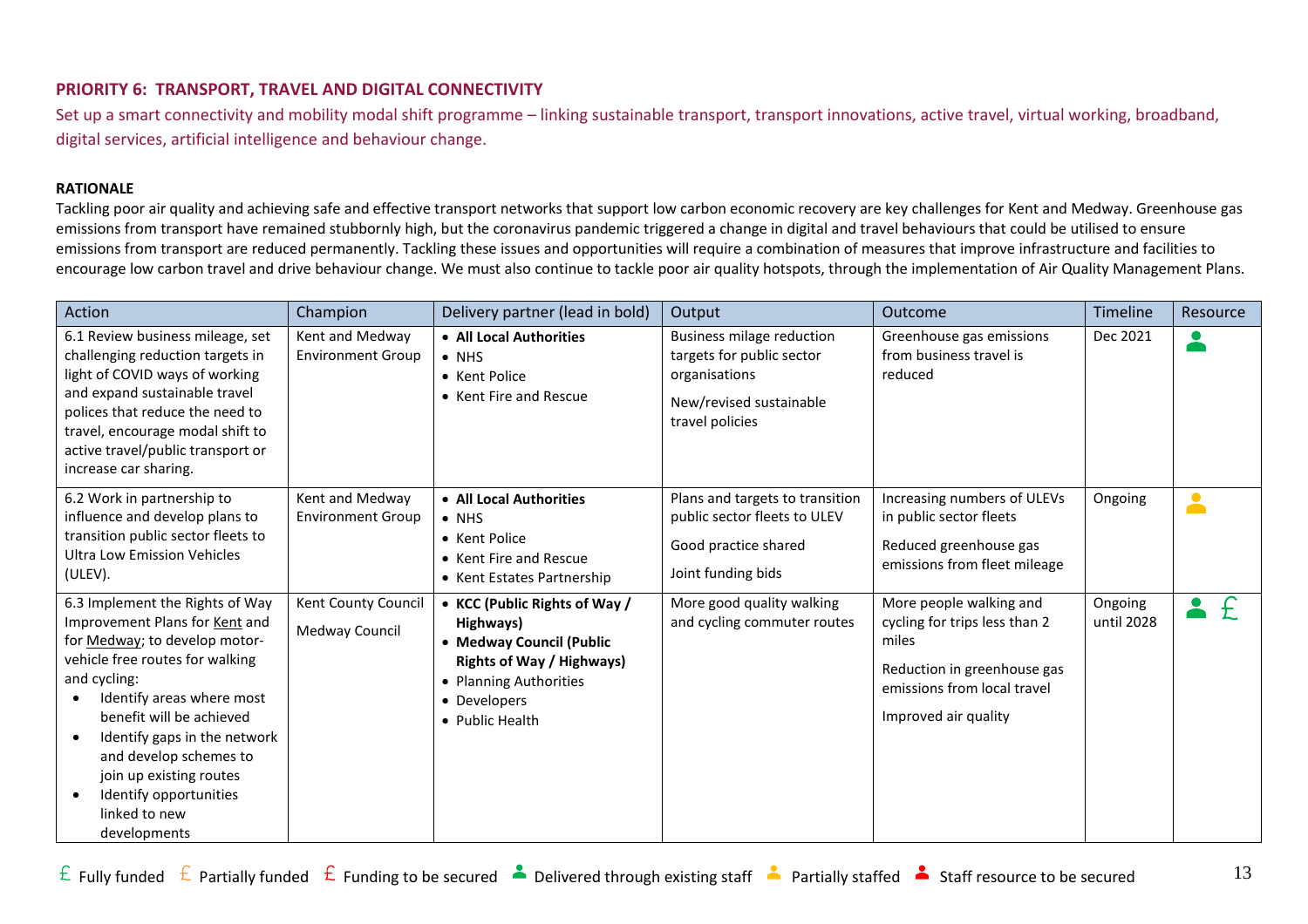| Action                                                                                                                                                                                                                                                                          | Champion                              | Delivery partner (lead in bold)                                                                                                                                              | Output                                                                                                                                                                                                                                                                                                                            | Outcome                                                                                                                                                              | Timeline                                                                            | Resource |
|---------------------------------------------------------------------------------------------------------------------------------------------------------------------------------------------------------------------------------------------------------------------------------|---------------------------------------|------------------------------------------------------------------------------------------------------------------------------------------------------------------------------|-----------------------------------------------------------------------------------------------------------------------------------------------------------------------------------------------------------------------------------------------------------------------------------------------------------------------------------|----------------------------------------------------------------------------------------------------------------------------------------------------------------------|-------------------------------------------------------------------------------------|----------|
| Work in partnership to<br>$\bullet$<br>access government funding<br>and maximise developer<br>contributions to fund new<br>schemes                                                                                                                                              |                                       |                                                                                                                                                                              |                                                                                                                                                                                                                                                                                                                                   |                                                                                                                                                                      |                                                                                     |          |
| 6.4 Update and implement the<br>Kent Active Travel Strategy and<br>implement the Medway<br><b>Sustainable School Travel</b><br>Strategy to promote and<br>incentivise walking and cycling<br>through the provision of<br>infrastructure, facilities, training<br>and engagement | Kent County Council<br>Medway Council | • KCC (Transport Innovations)<br>• Medway Council<br>• Public Health<br>• District and Borough Councils<br>• Developers                                                      | Bids to Access Fund /<br><b>Emergency Active Travel Fund</b><br>More good quality walking<br>and cycling commuter routes<br>More/improved facilities for<br>active travel<br>Training                                                                                                                                             | More people walking and<br>cycling to school/work<br>Reduction in greenhouse gas<br>emissions from commuting<br>(work and school)<br>Improved air quality            | Ongoing<br>with<br>update by<br>2022<br>(Kent)<br>Ongoing<br>until 2023<br>(Medway) | £        |
| 6.5 Work in partnership to<br>prepare and implement local<br>walking and cycling strategies                                                                                                                                                                                     | Kent County Council                   | <b>District / Borough Councils</b><br>• Kent County Council<br>(Transport Innovations)                                                                                       | Local walking and cycling<br>strategies                                                                                                                                                                                                                                                                                           | More people walking and<br>cycling for trips less than 2<br>miles<br>Reduction in greenhouse gas<br>emissions from local travel<br>Improved air quality              | Ongoing                                                                             |          |
| 6.6 Work with public transport<br>providers to achieve EURO VI<br>emissions standards or better                                                                                                                                                                                 | Kent County Council                   | <b>KCC (Public Transport)</b><br>$\bullet$<br>• Public transport providers (via<br><b>Quality Bus Partnerships)</b>                                                          | More EURO VI (or better)<br>vehicles on Kent and<br>Medway's roads                                                                                                                                                                                                                                                                | Reduction in greenhouse gas<br>emissions from public<br>transport<br>Improved air quality                                                                            | Dec 2022                                                                            |          |
| 6.7 Trial new transport projects<br>that drive the transition to Ultra<br>Low Emission Vehicle public<br>transport                                                                                                                                                              | Kent County Council<br>Medway Council | • KCC (Public Transport)<br>• Medway Council<br>• District / Borough Councils<br>• Parish and Town Councils<br>• Bus manufacturers/operators<br>• COMPAID - voluntary sector | Fully electric bus routes in<br>Dartford and Dover<br>(FastTrack) and Canterbury<br>Electric minibus trial in<br>partnership with COMPAID<br>and evaluation report<br>Hydrogen fuelled bus trials<br>(linked to green Hydrogen<br>facility in Canterbury District)<br>Small scale electric bus trial<br>with ASD and BYD (Medway) | Reduction in greenhouse gas<br>emissions from public<br>transport<br>Improved air quality<br>Better business case for future<br>electric or hydrogen bus<br>adoption | 2020-23                                                                             |          |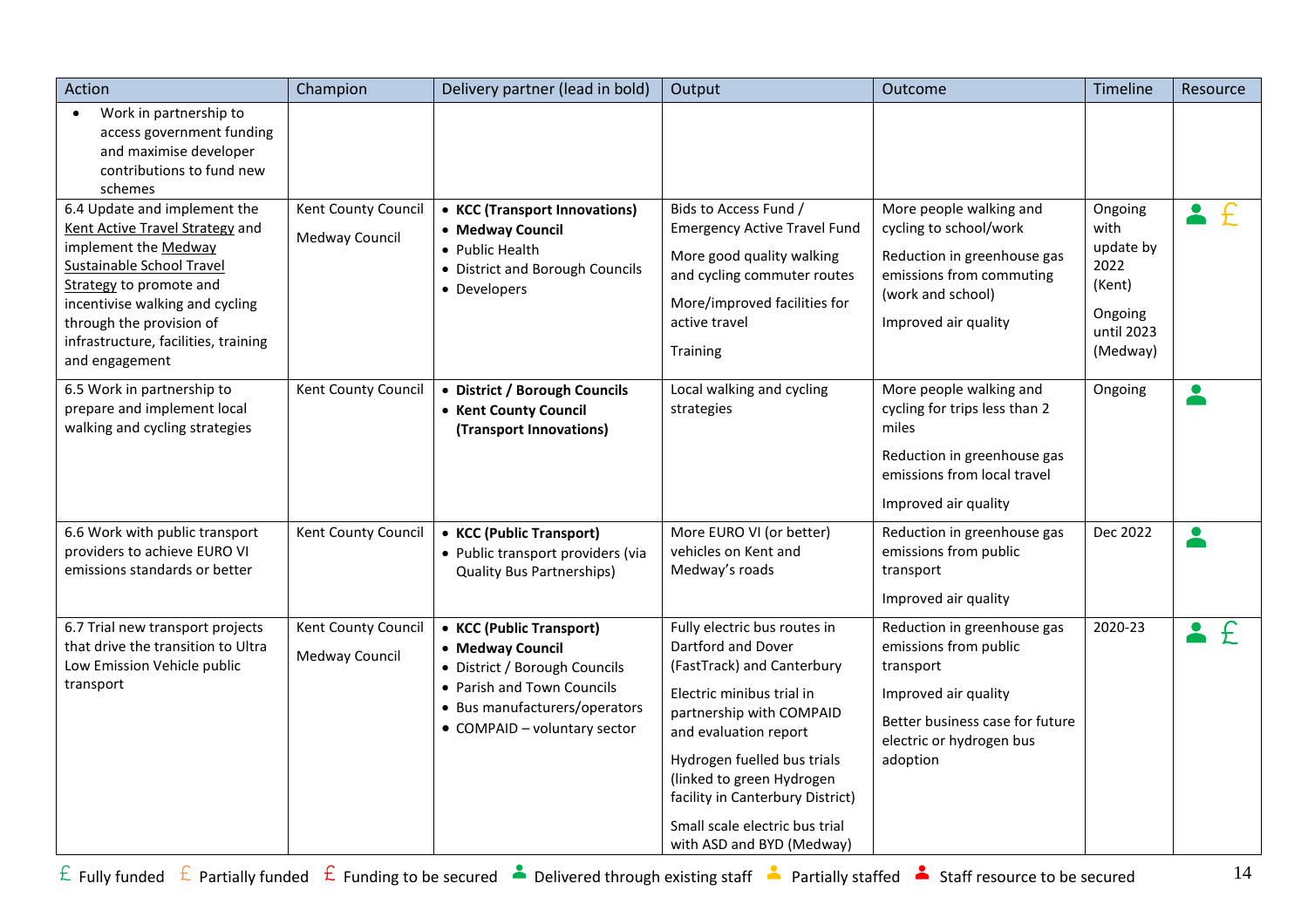| Action                                                                                                                                                                                                                                                                    | Champion                              | Delivery partner (lead in bold)                                                                                                                                                                                                                                    | Output                                                                                                                                                                           | Outcome                                                                                                                                 | Timeline              | Resource      |
|---------------------------------------------------------------------------------------------------------------------------------------------------------------------------------------------------------------------------------------------------------------------------|---------------------------------------|--------------------------------------------------------------------------------------------------------------------------------------------------------------------------------------------------------------------------------------------------------------------|----------------------------------------------------------------------------------------------------------------------------------------------------------------------------------|-----------------------------------------------------------------------------------------------------------------------------------------|-----------------------|---------------|
| 6.8 Trial and implement projects<br>that support modal shift away<br>from car ownership and/or<br>reduce car dependency                                                                                                                                                   | Kent County Council                   | • Kent County Council<br>• District / Borough Councils<br>$\bullet$ Fast Track<br>• Public Transport providers                                                                                                                                                     | Mobility as a Service (MaaS) in<br>Ebbsfleet<br>District rural transport pilots<br>and evaluation reports                                                                        | Seamless journey planning<br>and connectivity<br>Improved access to public<br>transport in rural communities                            | 2021-23               | £             |
| 6.9 Work with private transport<br>sector, including school transport<br>providers and taxi licencing to<br>incentivise and switch to Ultra<br><b>Low Emission Vehicles</b>                                                                                               | <b>TBC</b>                            | • All Local Authorities (Taxi<br>licencing / Highways)<br>• School transport providers<br>• Taxi companies<br>• Low Carbon Kent                                                                                                                                    | Reviewed / updated taxi<br>licencing<br>Engagement with private<br>transport sector                                                                                              | Reduction in greenhouse gas<br>emissions from private<br>transport sector<br>Improved air quality                                       | Ongoing               | $\bullet$     |
| 6.10 Consider future<br>opportunities and interventions<br>for reducing emissions from<br>freight and international traffic<br>including use of rivers and<br>wharfs, improved journey<br>efficiency, improved efficiency of<br>vehicles and FORS and ECOStars<br>schemes | <b>TBC</b>                            | • KCC (Highways)<br>• Medway Council (Highways)<br>• Road Haulage Association<br>• Freight Transport Association<br>• Port of Dover<br>• Port of London Authority<br>• Eurotunnel<br>• Highways England<br>• Cross River Partnership<br>· Dartford Borough Council | Engagement with large<br>freight/distribution<br>companies, haulage industry<br>and Ports<br>Delivery of Cross River<br>Partnership's Clean Air<br>Villages 4 project (Dartford) | Better understanding of<br>issues, opportunities and<br>required interventions - for<br>future development and<br>implementation        | 2023                  |               |
| 6.11 Work collaboratively with<br>the public and private sector to<br>roll out electric charging points<br>across Kent and Medway, in line<br>with local EV strategies                                                                                                    | Kent County Council<br>Medway Council | • All Local Authorities<br>• Kent Estates Partnership<br>• Kent and Medway<br><b>Environment Group</b><br>$\bullet$ KALC<br>• Schools                                                                                                                              | Local EV strategies<br>More EV chargers in Kent and<br>Medway                                                                                                                    | Increased EV charging capacity<br>in Kent and Medway<br>Reduction in greenhouse gas<br>emissions from transport<br>Improved air quality | ongoing               | $\mathcal{F}$ |
| 6.12 Support local SMEs to switch<br>to ULEV vans through the Kent<br>REVS Up for Cleaner Air scheme                                                                                                                                                                      | Kent County Council                   | • KCC (Sustainable Business and<br><b>Communities)</b><br>• All Local Authorities<br>• Commercial Services Kent Ltd<br>• Kent Invicta Chamber of<br>Commerce                                                                                                       | Local business trials of electric<br>vans (Kent REVS project)<br>Redistribution of electric vans<br>at end of project                                                            | Reduction in greenhouse gas<br>emissions from transport<br>Improved air quality<br>Increased number of electric<br>vans on Kent's roads | Feb 2021-<br>Jan 2023 | f             |
| 6.13 Assess the feasibility of<br>developing 'low carbon transport<br>hubs' for EV cars, e-bikes and<br>push bikes                                                                                                                                                        | Kent County Council                   | • KCC (Highways)<br>• Medway Council (Highways)<br>• District / Borough Councils<br>• Parish / Town Councils                                                                                                                                                       | Project concept and funding<br>bid                                                                                                                                               | Concept feasibility understood<br>and roles identified                                                                                  | 2023                  | f             |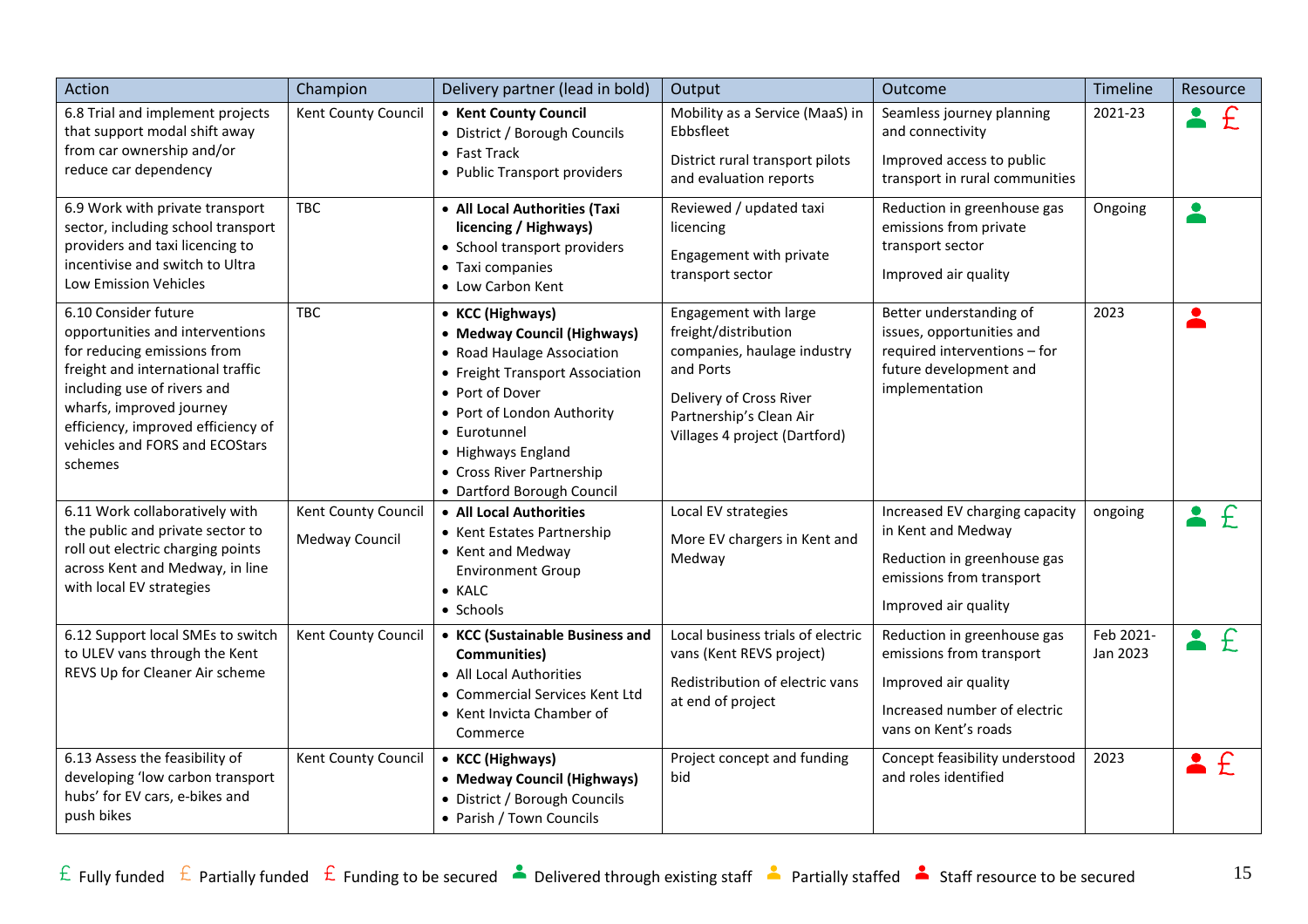| Action                                                                                                                      | Champion                                                                              | Delivery partner (lead in bold)                                                                                              | Output                                                                                             | <b>Outcome</b>                                                                                      | <b>Timeline</b> | Resource |
|-----------------------------------------------------------------------------------------------------------------------------|---------------------------------------------------------------------------------------|------------------------------------------------------------------------------------------------------------------------------|----------------------------------------------------------------------------------------------------|-----------------------------------------------------------------------------------------------------|-----------------|----------|
| 6.14 Tackle poor air quality<br>hotspots through the<br>implementation of Air Quality<br><b>Action Plans</b>                | Kent and Medway<br>Air Quality<br>Partnership<br>London Air Quality<br><b>Network</b> | <b>Local Authorities with Air</b><br><b>Quality Management Areas</b><br>KCC / Medway Council<br>(Highways and Public Health) | Initiatives to improve air<br>quality<br>Partnership funding bids to<br>deliver county wide action | Improved air quality in<br>hotspot areas                                                            | Ongoing         |          |
| 6.15 Continue to work with<br>government to increase the<br>number of homes and businesses<br>with access to fast broadband | Kent County Council                                                                   | <b>KCC (Economic Development)</b><br><b>BDUK</b><br>Openreach Ltd                                                            | 5,000 rural homes and<br>businesses connected with<br>fibre through BDUK project<br>extension      | Faster and more reliable<br>broadband service to support<br>more home/flexible working<br>practices | June 2023       |          |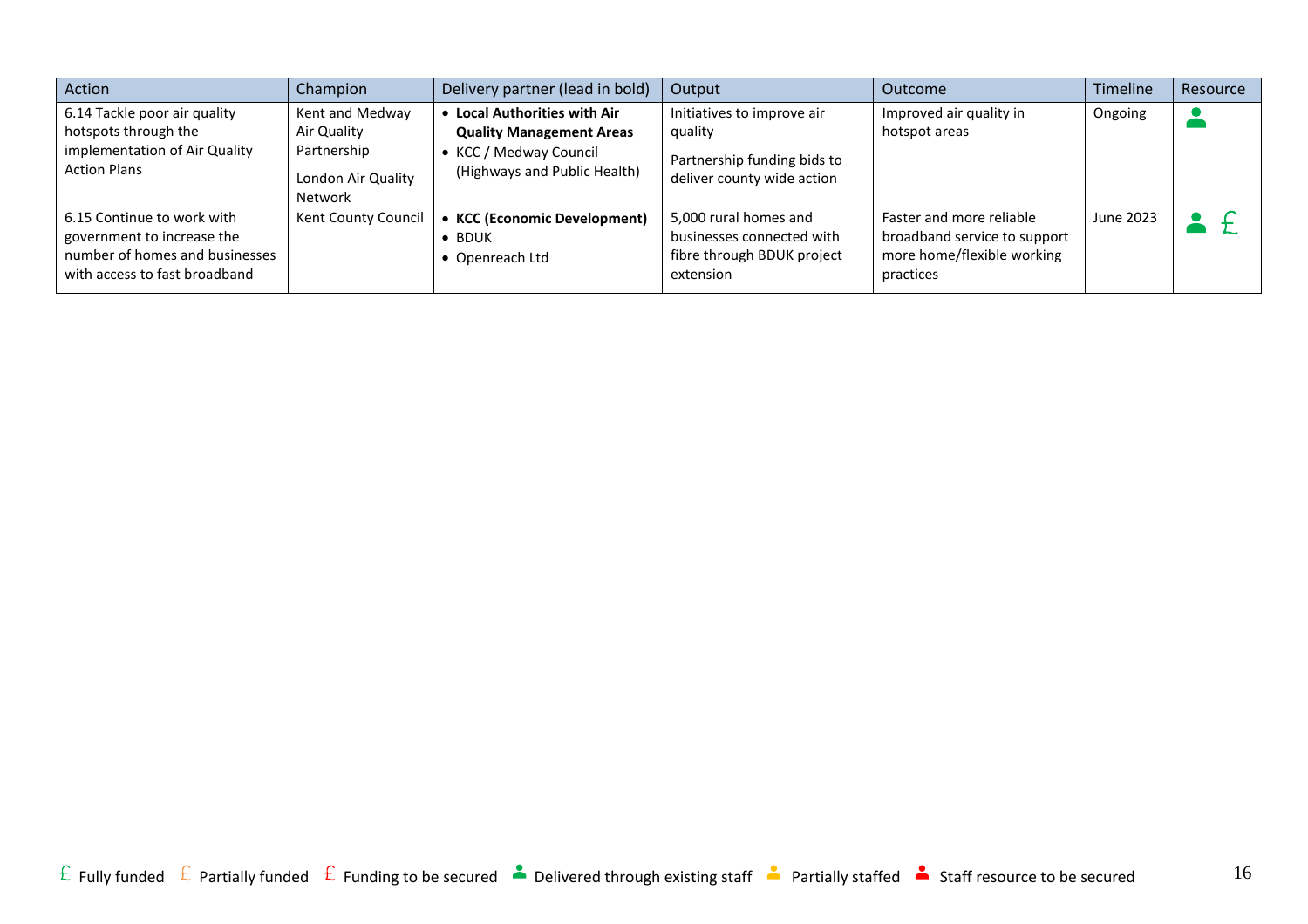## <span id="page-16-0"></span>**PRIORITY 7: RENEWABLE ENERGY GENERATION**

Set up an opportunities and investment programme for renewable electricity and heat energy generation

#### **RATIONALE**

Securing a low carbon, sustainable economic recovery will require us to transform the way we generate energy. Whilst some of this will be done at the national level, we must also support new low-carbon energy infrastructure opportunities, such as those presented in the Tri-LEP Energy Strategy. We will focus on supporting opportunities that allow more of our energy to be produced locally and from renewable sources and increasing the number of new developments supplied by local energy centres and district heating schemes.

| Action                                                                                                                                                                                                             | Champion                                   | Delivery partner (lead in bold)                                                                                                                                                | Output                                                                                                                   | Outcome                                                                                                         | Timeline                 | Resource |
|--------------------------------------------------------------------------------------------------------------------------------------------------------------------------------------------------------------------|--------------------------------------------|--------------------------------------------------------------------------------------------------------------------------------------------------------------------------------|--------------------------------------------------------------------------------------------------------------------------|-----------------------------------------------------------------------------------------------------------------|--------------------------|----------|
| 7.1 Undertake a renewable<br>energy (and storage)<br>opportunities study for Kent<br>and Medway focusing on all<br>existing and emerging<br>technologies and avoiding<br>unintended negative impacts               | <b>TBC</b>                                 | • KCC / Medway Council<br>• All Local Authorities<br>$\bullet$ UKPN                                                                                                            | Renewable energy<br>opportunities study                                                                                  | Evidence can be utilised to<br>develop better funding bids<br>and projects                                      | 2021-22                  |          |
| 7.2 Work in partnership to<br>identify, support and promote<br>new renewable energy projects<br>across Kent and Medway,<br>maximising funding from the<br>Growth Fund, future Prosperity<br>Fund and SE Energy Hub | Kent and Medway<br>Economic<br>Partnership | • KCC (Sustainable Business and<br>Communities)<br>• All Local Authorities<br>• South East Local Enterprise<br>Partnership (SELEP)<br>• SE Energy Hub<br>$\bullet$ BEIS        | Funding bids and renewable<br>energy projects (if successful)                                                            | Market stimulation of<br>renewable energy sector<br>Increased energy security                                   | Ongoing                  |          |
| 7.3 Continue to install solar<br>panels on suitable public sector<br>buildings and land, including<br>offices, schools and landfill sites                                                                          | <b>Kent Estates</b><br>Partnership         | • All Local Authorities<br>$\bullet$ NHS<br>• Kent Fire and Rescue<br>• Kent Police<br>• Schools<br>• Salex / BEIS                                                             | Solar panel installations                                                                                                | Reduction in greenhouse<br>emissions from public sector<br>estate<br>Reduction in public sector<br>energy costs | Ongoing                  |          |
| 7.4 Develop and implement the<br>Maidstone Heat Project                                                                                                                                                            | Kent County Council                        | • KCC (Sustainable Business and<br><b>Communities)</b><br>• UK Government Heat Network<br>Delivery Unit<br>• Maidstone Borough Council<br>• Maidstone Prison<br>• Network Rail | Maidstone Heat Network is<br>operational<br>Potential for expansion<br>identified pending further<br>funding/feasibility | Reduction in greenhouse gas<br>emissions for public sector<br>and commercial buildings in<br>Maidstone          | Completion<br>April 2023 |          |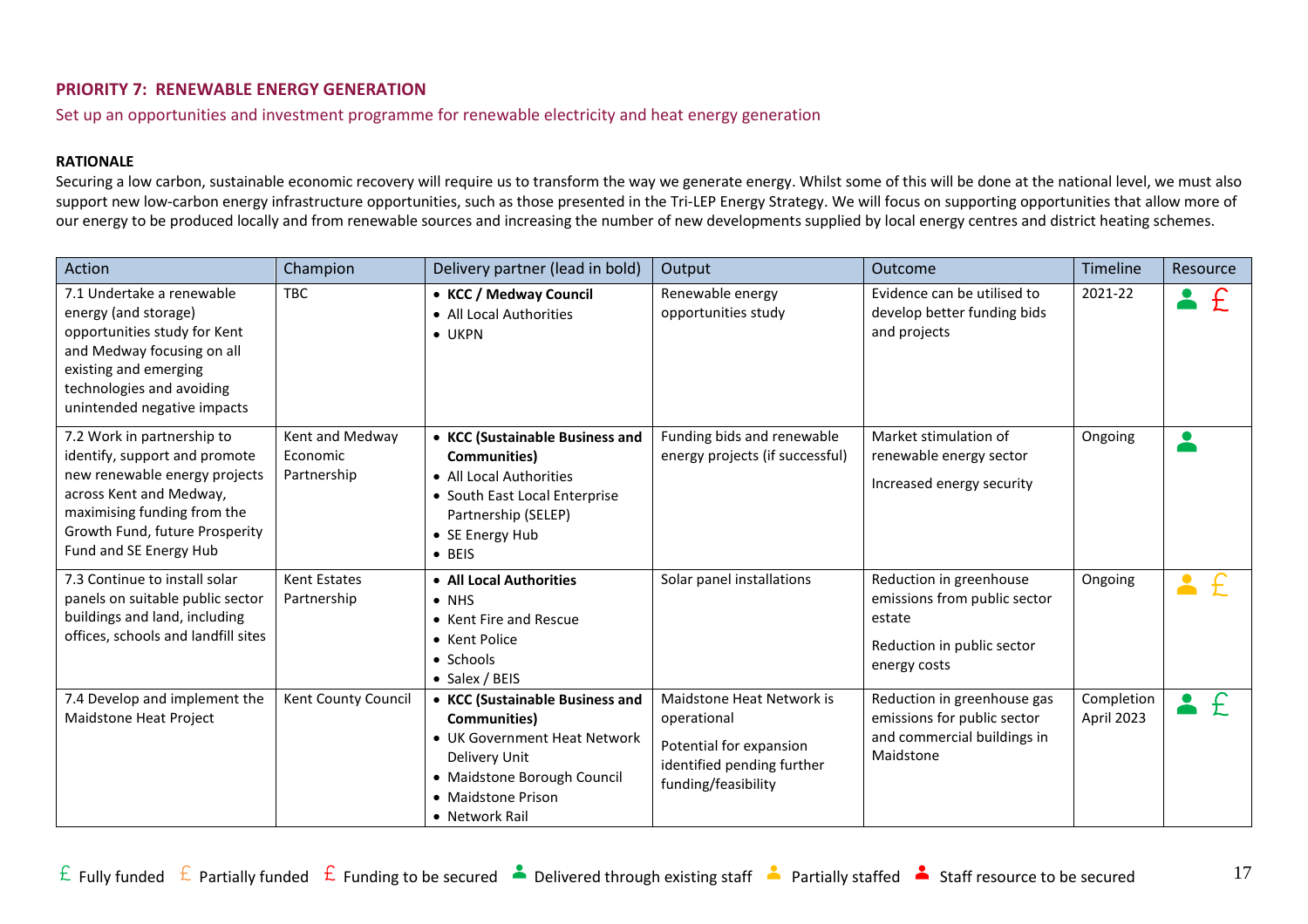| 7.5 Identify the barriers and<br>local authority role in<br>supporting households to<br>install renewable heat and<br>electricity technologies.<br>Incorporate findings into action<br>5.3 (domestic retrofit strategy) | Kent and Medway<br>Sustainable Energy<br>Partnership | • KCC (Sustainable Business and<br><b>Communities</b> )<br>• SE Energy Hub<br>• All Local Authorities<br>• Utilities<br>• Low Carbon Homes                                                                                    | Workshop and report to<br>identify barriers, public sector<br>role and priority next steps                                                | Barriers to roll-out identified                                                                                        | March<br>2022 |           |
|-------------------------------------------------------------------------------------------------------------------------------------------------------------------------------------------------------------------------|------------------------------------------------------|-------------------------------------------------------------------------------------------------------------------------------------------------------------------------------------------------------------------------------|-------------------------------------------------------------------------------------------------------------------------------------------|------------------------------------------------------------------------------------------------------------------------|---------------|-----------|
| 7.6 Develop and implement<br>projects to support households<br>to install renewable heat and<br>electricity technologies. (linked<br>to action $5.4$ – deliver domestic<br>retrofit strategy)                           | Kent and Medway<br>Sustainable Energy<br>Partnership | • Kent and Medway Sustainable<br><b>Energy Partnership</b><br>• All Local Authorities<br>• SE Energy Hub<br>• Utilities<br>• Trading Standards (KCC /<br><b>Medway Council)</b>                                               | Solar Together Kent scheme<br>Pilot solar and battery storage<br>project (Triple-A)<br>Pilot heat-pump project<br>concept and funding bid | More homes using renewable<br>technologies<br>Reduction in emissions from<br>the domestic sector<br>Market stimulation | Ongoing       |           |
| 7.7 Provide technical support<br>for community renewable<br>energy projects                                                                                                                                             |                                                      | • KCC (Sustainable Business and<br>Communities)<br>• SE Energy Hub<br>• Community groups                                                                                                                                      | Successful community<br>renewable energy projects                                                                                         | More community renewable<br>energy projects                                                                            | Ongoing       |           |
| 7.8 Support the development of<br>future housing micro-grids,<br>smart energy grids, and low<br>carbon heat networks for new<br>build homes                                                                             | Kent Housing Group                                   | • KCC (Sustainable Business and<br>Communities)<br>• Kent and Medway Sustainable<br>Energy Partnership<br>• Kent Developers Group<br>• Kent Planning Officers Group<br>• All Local Authorities<br>• Business and supply chain | Good practice, guidance, case<br>studies and technical seminar                                                                            | Increased awareness and<br>support for emerging low<br>carbon and smart energy                                         | 2022          | $\bullet$ |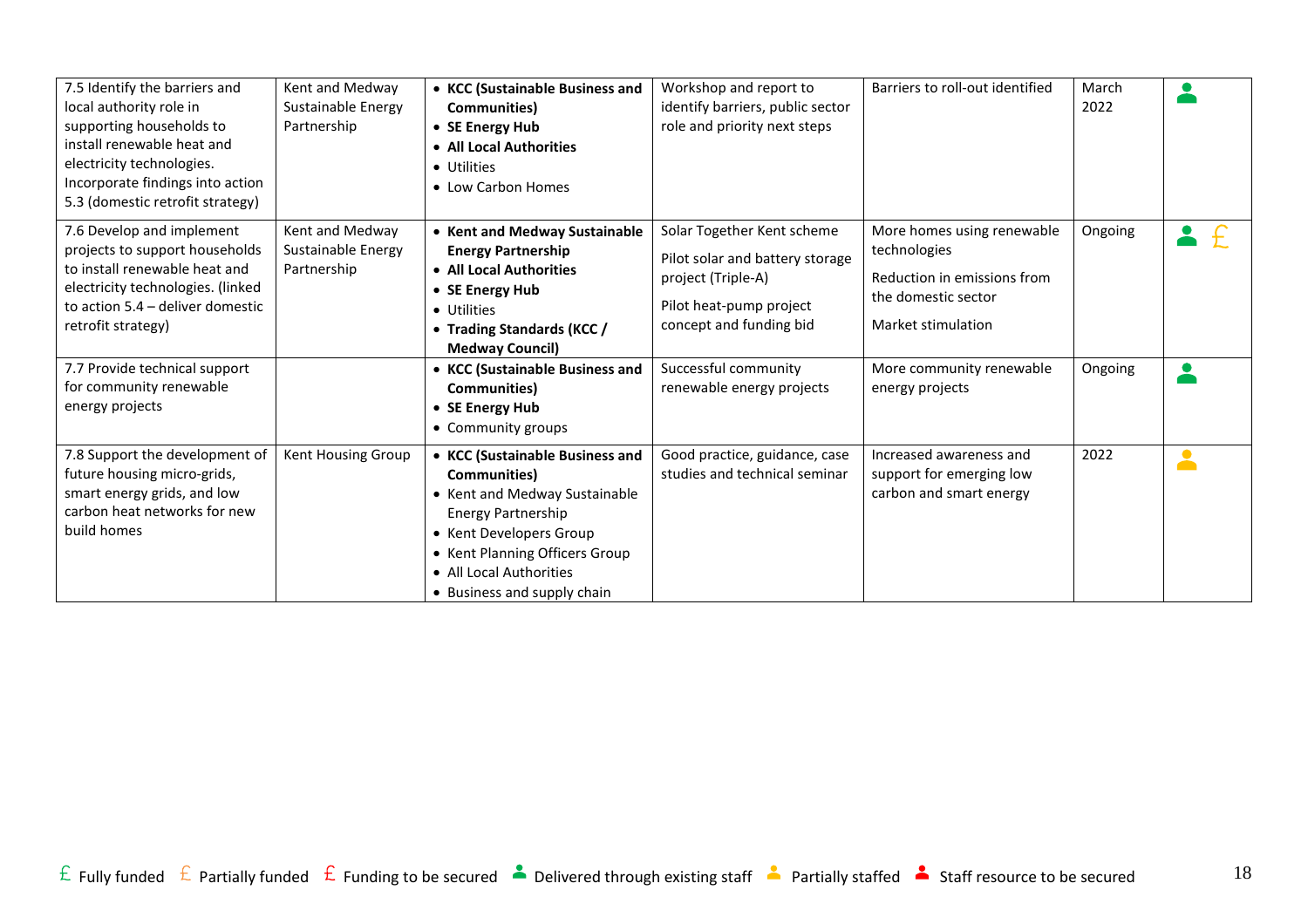## <span id="page-18-0"></span>**PRIORITY 8: GREEN INFRASTRUCTURE**

Develop and implement a multi-functional, natural capital opportunity and investment programme – focusing on environmental projects that store carbon, increase climate change resilience, improve air quality and soil health, and increase biodiversity.

#### **RATIONALE**

Soil, trees, hedgerows, grassland, wetlands and maritime habitats all store carbon, so improving land management practices and increasing coverage of these habitats will be essential if we are to achieve our net-zero target. In addition, our actions to increase carbon storage can also support our efforts to respond to the ecological emergency, support the Kent Biodiversity Strategy and increase resilience to climate change. The development of an opportunity and investment programme will ensure resources can be targeted at the most appropriate projects, capable of generating the most benefits.

| Action                                                                                                                                                                                                               | Champion                                                              | Delivery partner (lead in bold)                                                                                                                                                         | Output                                                                                                                         | Outcome                                                                                                                                                                                                                                                                                                                                                                                   | Timeline                   | Resource                    |  |
|----------------------------------------------------------------------------------------------------------------------------------------------------------------------------------------------------------------------|-----------------------------------------------------------------------|-----------------------------------------------------------------------------------------------------------------------------------------------------------------------------------------|--------------------------------------------------------------------------------------------------------------------------------|-------------------------------------------------------------------------------------------------------------------------------------------------------------------------------------------------------------------------------------------------------------------------------------------------------------------------------------------------------------------------------------------|----------------------------|-----------------------------|--|
| 8.1 Undertake an assessment of<br>Kent and Medway's<br>opportunities for natural<br>solutions to climate change                                                                                                      | Kent County Council                                                   | • KCC (Natural Env. and Coast)<br>• Burro Happold<br>• Kent Nature Partnership<br>• Local Authorities                                                                                   | Natural solutions to climate<br>change assessment report<br>Results fed into Kent Nature<br><b>Recovery Strategy</b>           | There is increased capacity<br>for Kent and Medway's<br>natural environment to store<br>carbon and offset the county's<br>greenhouse gas emissions:<br>bringing additional benefits<br>such as reduced air and water<br>pollution, increased flood<br>storage capacity,<br>improved biodiversity and<br>providing health, cultural and<br>leisure opportunities for local<br>communities. |                            | March<br>2021<br>(complete) |  |
| 8.2 Using the results of the<br>opportunity study, develop a<br>framework for natural solutions<br>to climate change, considering<br>both mitigation and adaptation                                                  | Kent County Council                                                   | • KCC (Natural Env. and Coast)<br>• Kent Nature Partnership<br>• Kent and Medway<br><b>Environment Group</b><br>• All Local Authorities                                                 | Framework for natural<br>solutions to climate change,<br>linked to Kent Nature<br><b>Recovery Strategy</b>                     |                                                                                                                                                                                                                                                                                                                                                                                           | March<br>2023              | 2                           |  |
| 8.3 Develop and implement a<br>strategy to establish 1.5 million<br>new trees (or their carbon<br>sequestration equivalent) in<br>Kent and Medway                                                                    | Kent County Council                                                   | • KCC (Trees Group)<br>• All Local Authorities<br>• Kent Downs and High Weald<br><b>AONBs</b><br>• Forestry Commission<br>• Kent Wildlife Trust<br>• Woodland Trust<br>• National Trust | 1.5 million trees (or<br>equivalent) planted                                                                                   |                                                                                                                                                                                                                                                                                                                                                                                           | Ongoing                    |                             |  |
| 8.4 Develop cost effective and<br>innovative approaches to<br>establishing trees outside<br>woodlands whilst strengthening<br>biosecurity, through the<br><b>Promoting Trees Outside</b><br><b>Woodlands Project</b> | Department for<br>Environment<br>Farming and Rural<br>Affairs (DEFRA) | • KCC (Natural Environment and<br>Coast / Highways)<br>• Highways England<br>• Forestry Commission<br>• Natural England<br>• Tree Council<br>• Network Rail                             | Urban tree establishment pilot<br>Study into boosting<br>community tree nurseries<br>Study into subsidised new tree<br>schemes |                                                                                                                                                                                                                                                                                                                                                                                           | Oct 2020-<br>March<br>2023 |                             |  |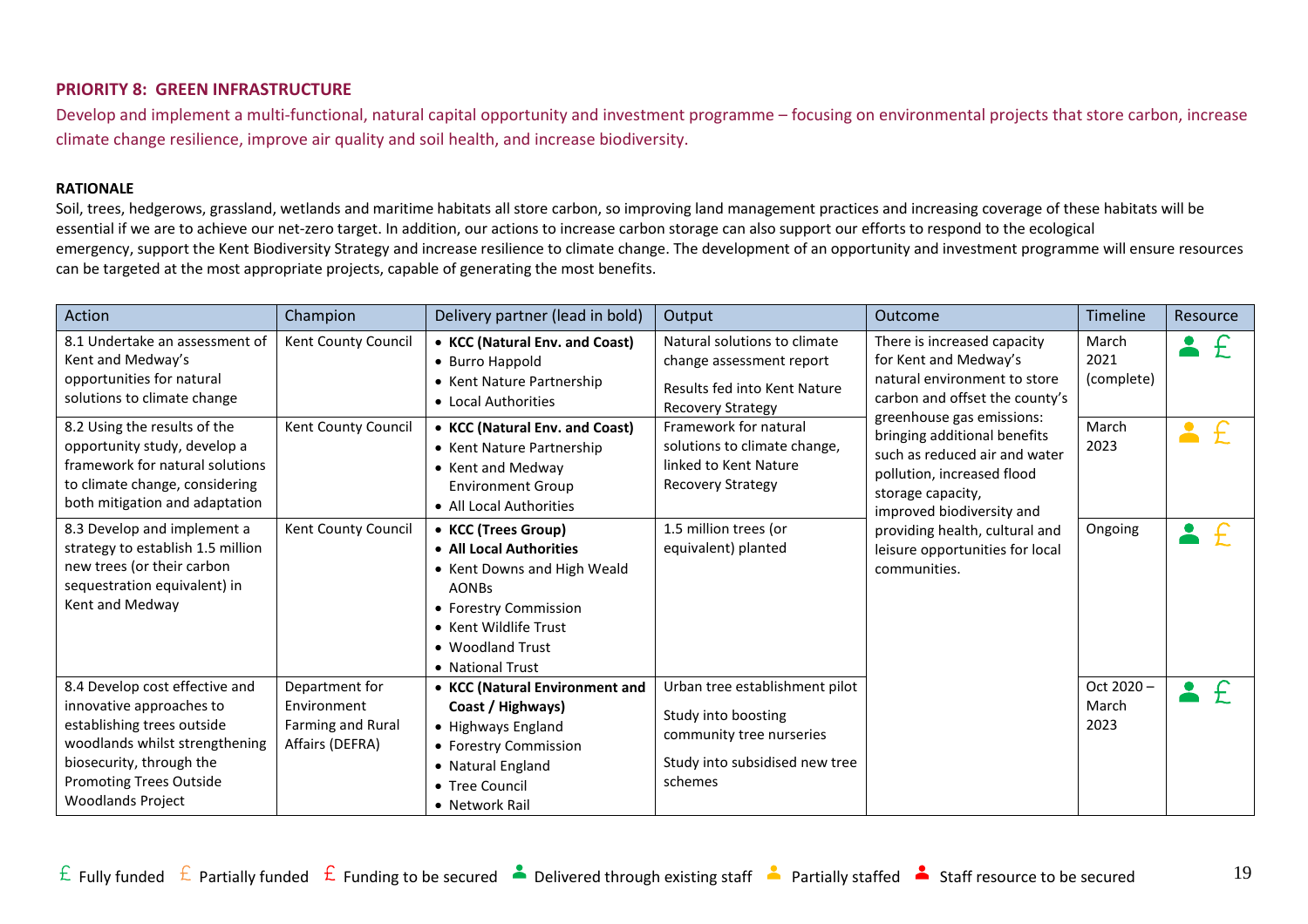## <span id="page-19-0"></span>**PRIORITY 9: SUPPORTING LOW CARBON BUSINESS**

Develop and implement a business recovery and support programme for Kent and Medway businesses to cut costs and win new business

#### **RATIONALE**

The coronavirus pandemic has had a significant impact on local businesses, and many will need support to recover. In addition, whilst many local businesses have already taken action to save money and reduce their impact on the environment, our evidence shows that this activity needs to be expanded and rapidly accelerated if we are to achieve our low carbon vision. A dual pronged approach to local business support, which utilises the considerable purchasing power of Kent and Medway's public sector and supports businesses to reduce their environmental impact will help drive a low carbon economic recovery.

| Action                                                                                                                                                                                                         | Champion                                                                      | Delivery partner (lead in bold)                                                                                             | Output                                                 | Outcome                                                                                                                                        | Timeline                             | Resource     |
|----------------------------------------------------------------------------------------------------------------------------------------------------------------------------------------------------------------|-------------------------------------------------------------------------------|-----------------------------------------------------------------------------------------------------------------------------|--------------------------------------------------------|------------------------------------------------------------------------------------------------------------------------------------------------|--------------------------------------|--------------|
| 9.1 Undertake a supply chain<br>analysis of the economic<br>opportunities from the low<br>carbon sector in Kent and the<br>wider South East Local Enterprise<br>Partnership (SELEP) area                       | Kent and Medway<br>Economic<br>Partnership                                    | • KCC (Sustainable Business and<br>Communities)<br>• South East Local Enterprise<br>Partnership (SELEP)                     | Supply chain mapping analysis                          | Evidence can be utilised to<br>attract funding and grow the<br>low carbon economy within<br>Kent and Medway                                    | Dec 2021                             |              |
| 9.2 Support local SMEs (small<br>and medium sized enterprises)<br>and public sector suppliers<br>to complete Steps to<br><b>Environmental Management</b><br>(STEM) training                                    | Kent County Council                                                           | • KCC (Sustainable Business and<br><b>Communities</b> )<br>• All Local Authorities<br>• Kent Invicta Chamber of<br>Commerce | STEM training and support                              | SMEs and public sector<br>suppliers are supported to<br>increase resource efficiency<br>Public sector supply chain<br>emissions are identified | Ongoing                              | f            |
| 9.3 Offer a low carbon support<br>programme (LOCASE), for SMEs,<br>including grants to reduce costs<br>and carbon, and contribute to<br>growth of the low carbon goods<br>and environmental services<br>sector | Ministry for Housing<br>Communities and<br><b>Local Government</b><br>(MHCLG) | • KCC (Sustainable Business and<br>Communities)<br>• All Local Authorities<br>• Kent Invicta Chamber of<br>Commerce         | Low carbon support<br>programme for SMEs               | Reduction in greenhouse gas<br>emissions from local SMEs<br>Increased resource efficiency<br>of SMEs<br>Job/business creation and<br>retention | Ongoing<br>until<br><b>July 2023</b> | $\ddot{+}$   |
| 9.4 Support the development of<br>the offshore wind sector and<br>local supply chain                                                                                                                           | Low Carbon Kent                                                               | • KCC (Sustainable Business and<br>Communities)                                                                             | Inn2Power project                                      | Market stimulation of local<br>supply chain<br>Increased trans-national<br>collaboration                                                       | Ongoing<br>until April<br>2021       | $\mathbf{f}$ |
| 9.5 Drive an increase in the local<br>circular economy within SMEs<br>and Social Enterprises                                                                                                                   | Low Carbon Kent                                                               | • KCC (Sustainable Business and<br>Communities)                                                                             | Upcycle Your Waste project<br><b>BLUEPRINT</b> project | Increased waste recovery /<br>reuse                                                                                                            | Ongoing<br>until June<br>2023        | £            |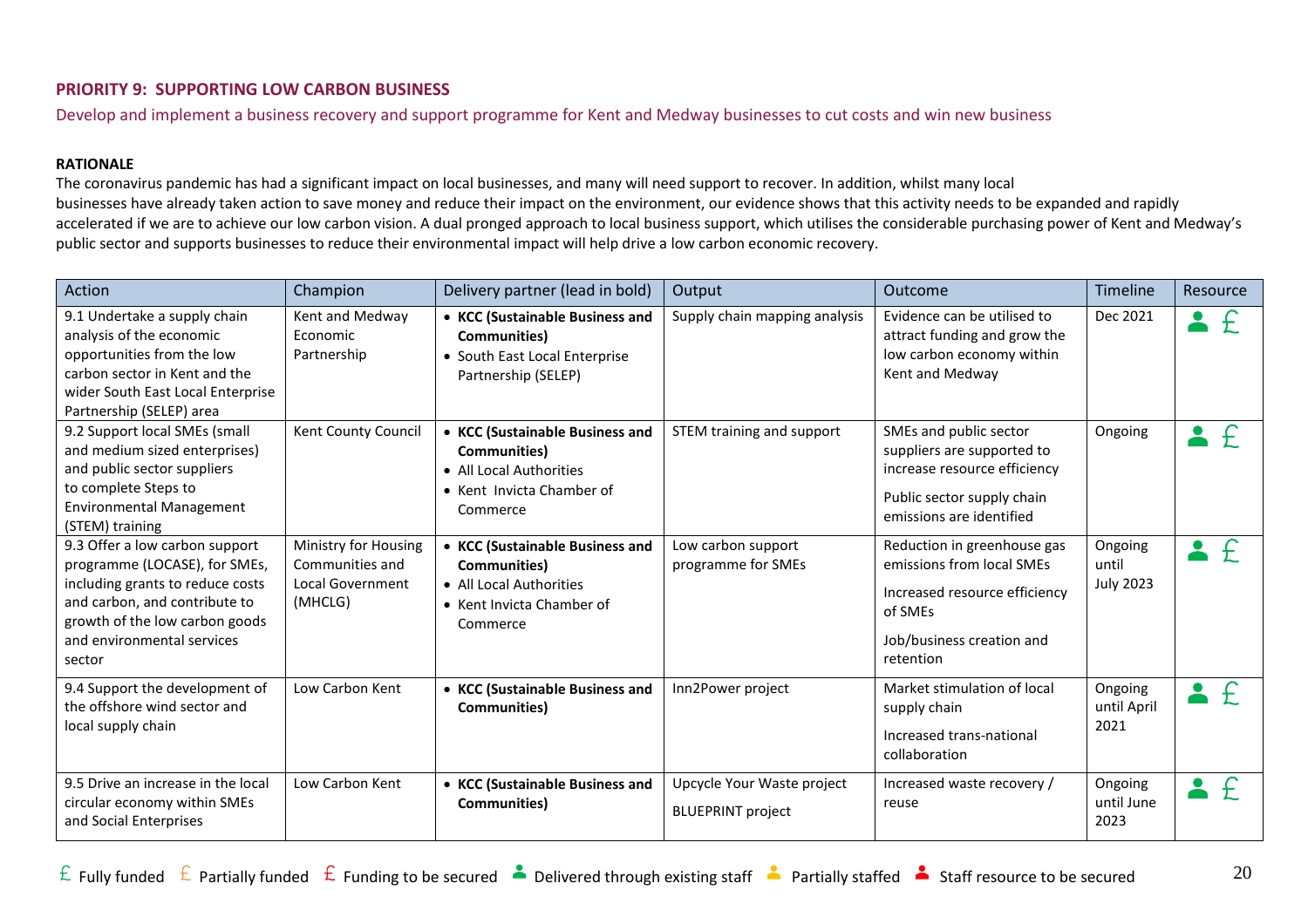### <span id="page-20-0"></span>**PRIORITY 10: COMMUNICATIONS**

Develop a comprehensive communications, engagement and behaviour change programme targeted at residents, employees, businesses and visitors.

#### **RATIONALE**

We will not tackle the climate emergency through technology alone: our net-zero future will only be achieved if we successfully change perceptions, behaviour and social norms. Despite a recent surge in public interest in climate change there remain many psychological, social and cultural barriers to behaviour change, alongside a lack of physical capability or opportunity. These barriers are compounded by many competing voices seeking to advance their own part of the environmental agenda. We will need to work closely with our partners to develop simple, tailored and targeted communications that raise awareness and encourage a change in perceptions and behaviour.

| <b>Action</b>                                                                                                                               | Champion                                                         | Delivery partner (lead in bold)                                                                                                                                             | Output                                                                                           | Outcome                                                                                                                                                                                 | <b>Timeline</b>             | Resource      |
|---------------------------------------------------------------------------------------------------------------------------------------------|------------------------------------------------------------------|-----------------------------------------------------------------------------------------------------------------------------------------------------------------------------|--------------------------------------------------------------------------------------------------|-----------------------------------------------------------------------------------------------------------------------------------------------------------------------------------------|-----------------------------|---------------|
| 10.1 Develop a joint<br>communications, engagement<br>and behaviour change strategy<br>and action plan                                      | Kent and Medway<br><b>Environment Group</b>                      | • KCC (Sustainable Business and<br>Communities)<br>• Climate Change Network                                                                                                 | Joint communications,<br>engagement and behaviour<br>change strategy                             | Collaboration extends the<br>reach and impact of messages<br>and maximises the<br>effectiveness of resources                                                                            | March<br>2021<br>(complete) |               |
| 10.2 Develop a communications<br>working group/network to<br>ensure consistency of messages<br>and facilitate joint working                 | Kent Climate Change<br>Network                                   | • KCC (Sustainable Business and<br>Communities)<br>• Public sector communication<br>and engagement officers                                                                 | Working group and shared<br>Microsoft Teams site                                                 |                                                                                                                                                                                         | April 2021<br>(complete)    |               |
| 10.2 Hold an annual<br>environment conference to<br>raise the profile and facilitate<br>cross-sector collaboration and<br>collective action | Kent and Medway<br><b>Environment Group</b>                      | • KCC (Sustainable Business and<br>Communities)<br>• Kent and Medway<br><b>Environment Group</b>                                                                            | Annual conference                                                                                | Decision makers recognise the<br>scale of action required to<br>reduce emissions to net-zero<br>and are motivated to take<br>action in partnership.                                     | Annual                      | $\mathcal{F}$ |
| 10.3 Maximise the impact of<br>COP26 by developing and<br>promoting a shared calendar of<br>events and resources                            | Kent and Medway<br><b>Environment Group</b>                      | • KCC (Sustainable Business and<br><b>Communities</b> )<br>• Climate Change Network<br>• Charities, communities, groups<br>and partnerships with<br>environmental interests | COP26 Kent and Medway / SE<br>calendar of events and<br>resources                                | <b>Collaboration maximises</b><br>resources                                                                                                                                             | Dec 2021                    |               |
| 10.4 Implement joint<br>communication campaigns to<br>reduce air pollution around<br>schools and children's centres                         | Kent and Medway<br>Air Quality<br>Partnership / Public<br>Health | • Kent and Medway Air Quality<br>Partnership<br>• KCC / Medway (Public Health)<br>$\bullet$ NHS<br>• KCC (Transport Innovations)<br>• KM Group                              | Targeted communications and<br>engagement campaign for<br>Clean Air Day and evaluation<br>report | Residents, employees, elected<br>members, businesses and<br>visitors to Kent and Medway<br>understand how their actions<br>impact the environment; are<br>aware of the risks of climate | 2021-22                     |               |